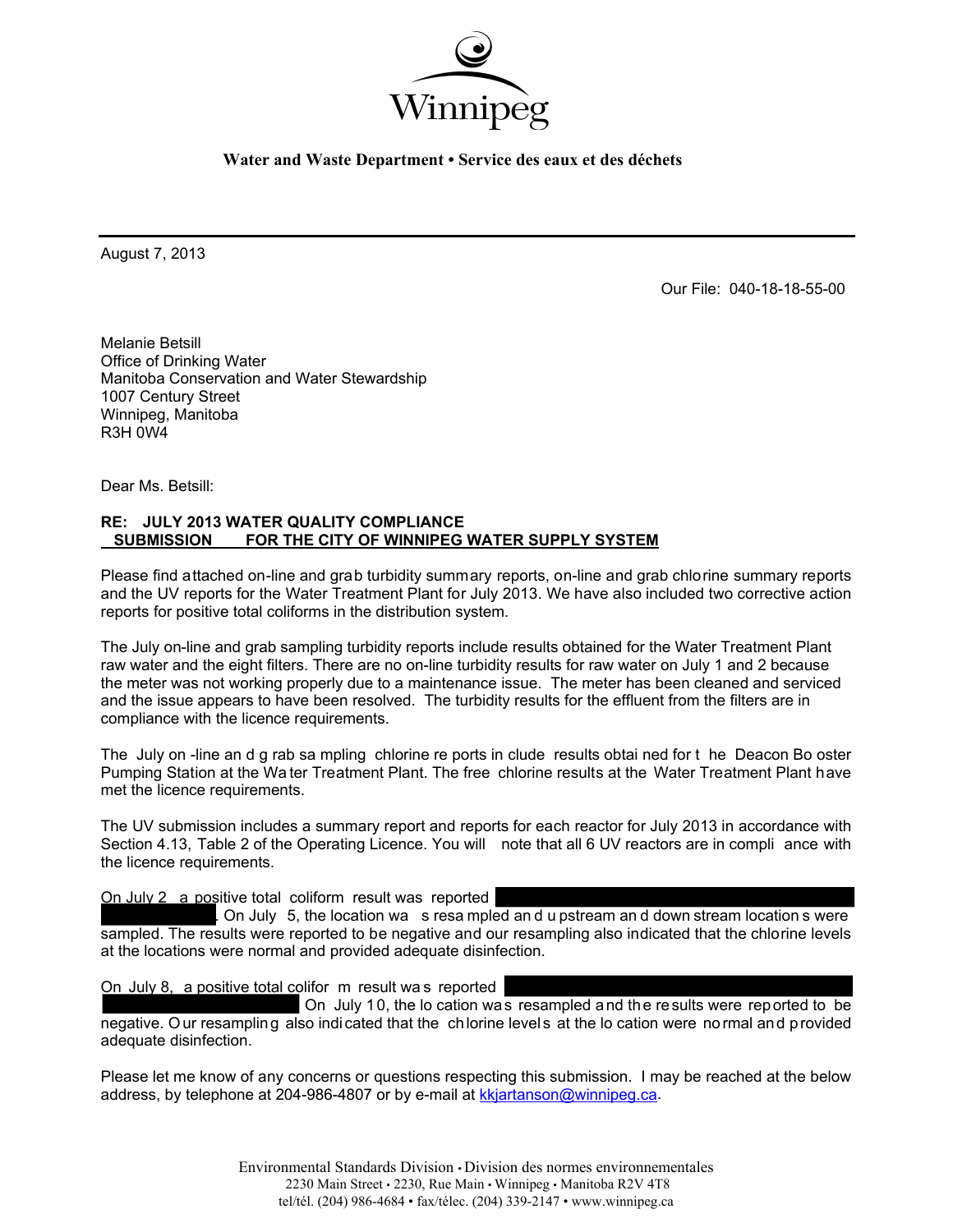Thanks for your ongoing cooperation and understanding in this matter.

Yours sincerely,

*Original signed by:* 

K.J.T. Kjartanson, P.Eng. Manager of Environmental Standards

KJTK:rg **Attachments** 

c: Dr. L. Richards, Winnipeg Regional Health Authority Dr. S. Roberecki, Manitoba Health D.P. Sacher, P.Eng (e-mail) G. Patton, P.Eng. T. Josephson, P.Eng (e-mail) A. J. Weremy, P.Eng S. Fletcher (e-mail)

N:\Compliance Reporting\Submittal Letters\2013\ODW- Letters\Betsill Water July 2013.doc

Embrace the spirit . Vivez l'esprit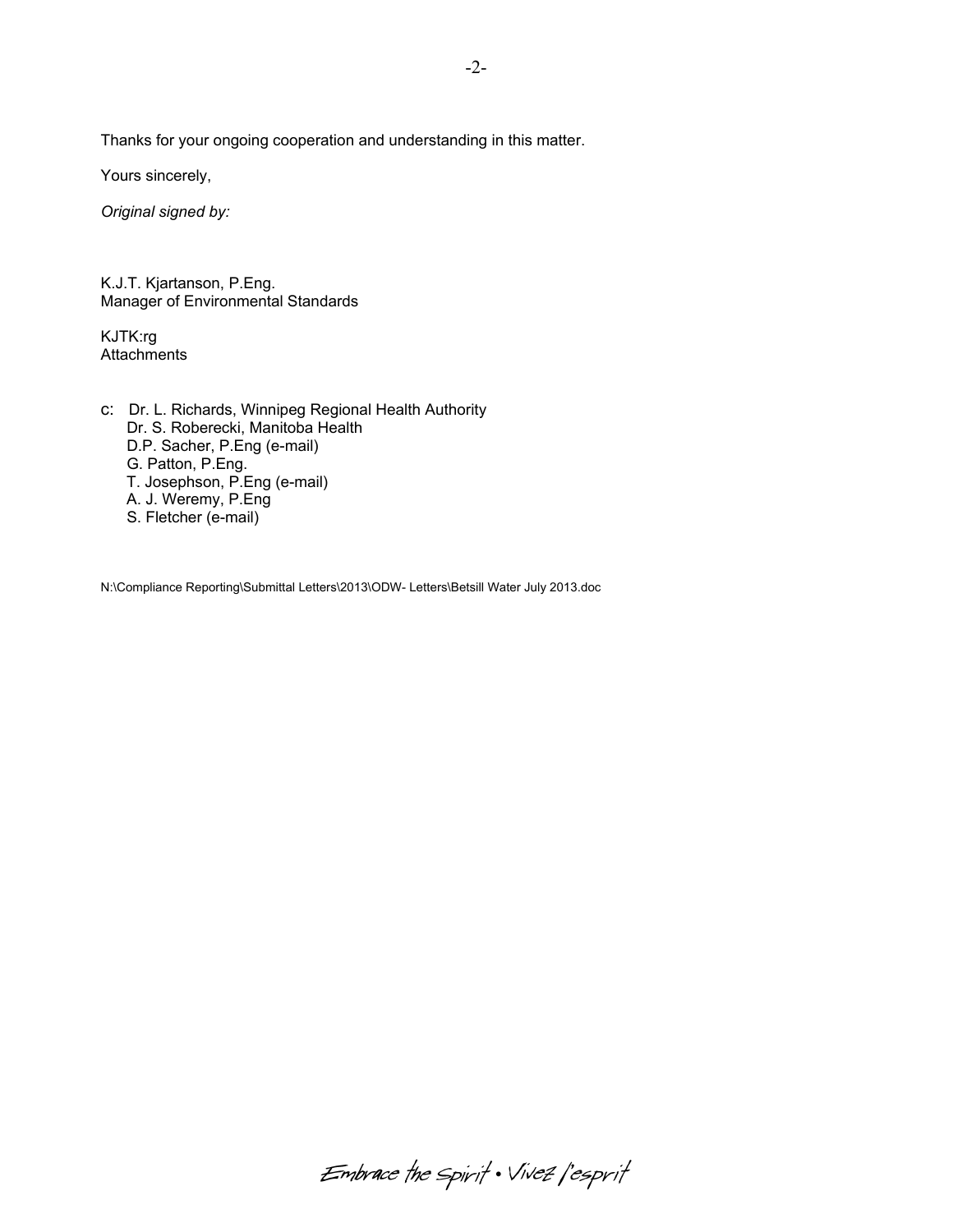

## CITY OF WINNIPEG WATER AND WASTE DEPARTMENT ENVIRONMENTAL STANDARDS DIVISION

## **WATER TREATMENT PLANT TURBIDITY GRAB MONITORING REPORT**

| <b>Water System Code: 252.00</b>                   |                                                                                                                                                                                                                                                                                              |           |           |           |                        |           |           |           |           |  |  |  |  |  |
|----------------------------------------------------|----------------------------------------------------------------------------------------------------------------------------------------------------------------------------------------------------------------------------------------------------------------------------------------------|-----------|-----------|-----------|------------------------|-----------|-----------|-----------|-----------|--|--|--|--|--|
| Licence No. PWS-09-412 A                           |                                                                                                                                                                                                                                                                                              |           |           |           | <b>Turbidity (NTU)</b> |           |           |           |           |  |  |  |  |  |
| <b>Date</b>                                        | <b>Raw Water</b><br>Filter 1<br>Filter <sub>3</sub><br>Filter <sub>6</sub><br>Filter 8<br>Filter <sub>2</sub><br>Filter 4<br>Filter 5<br>Filter <sub>7</sub><br>1.45<br>0.15<br>0.12<br>0.10<br>0.17<br>0.13<br>0.07<br>0.06<br>1.25<br>0.12<br>0.10<br>0.12<br>0.12<br>0.07<br>0.10<br>0.09 |           |           |           |                        |           |           |           |           |  |  |  |  |  |
| 01-Jul-2013                                        |                                                                                                                                                                                                                                                                                              |           |           |           |                        |           |           |           | 0.07      |  |  |  |  |  |
| 02-Jul-2013                                        |                                                                                                                                                                                                                                                                                              |           |           |           |                        |           |           |           | 0.09      |  |  |  |  |  |
| 03-Jul-2013                                        | 1.45                                                                                                                                                                                                                                                                                         | 0.11      | 0.08      | 0.12      | 0.09                   | 0.10      | 0.13      | 0.12      | 0.08      |  |  |  |  |  |
| 04-Jul-2013                                        | 1.41                                                                                                                                                                                                                                                                                         | 0.12      | 0.13      | 0.10      | 0.13                   | 0.08      | 0.12      | 0.09      | 0.12      |  |  |  |  |  |
| 05-Jul-2013                                        | 1.28                                                                                                                                                                                                                                                                                         | 0.14      | 0.13      | 0.11      | 0.14                   | 0.12      | 0.09      | 0.10      | 0.08      |  |  |  |  |  |
| 06-Jul-2013                                        | <b>NA</b>                                                                                                                                                                                                                                                                                    | <b>NA</b> | <b>NA</b> | <b>NA</b> | <b>NA</b>              | <b>NA</b> | <b>NA</b> | <b>NA</b> | <b>NA</b> |  |  |  |  |  |
| 07-Jul-2013                                        | <b>NA</b>                                                                                                                                                                                                                                                                                    | <b>NA</b> | <b>NA</b> | <b>NA</b> | <b>NA</b>              | <b>NA</b> | <b>NA</b> | <b>NA</b> | <b>NA</b> |  |  |  |  |  |
| 08-Jul-2013                                        | 1.31                                                                                                                                                                                                                                                                                         | 0.13      | 0.12      | 0.11      | 0.17                   | 0.10      | 0.12      | 0.10      | 0.14      |  |  |  |  |  |
| 09-Jul-2013                                        | 1.29<br>0.12<br>0.18<br>0.13<br>0.12<br>0.11<br>0.17<br>0.15                                                                                                                                                                                                                                 |           |           |           |                        |           |           |           |           |  |  |  |  |  |
| 10-Jul-2013                                        | 1.34<br>0.12<br>0.15<br>0.15<br>0.12<br>0.09<br>0.09<br>0.11<br>0.13                                                                                                                                                                                                                         |           |           |           |                        |           |           |           |           |  |  |  |  |  |
| 11-Jul-2013                                        | 1.47<br>0.09<br>0.09<br>0.09<br>0.14<br>0.14<br>0.14<br>0.15<br>0.16<br>0.10                                                                                                                                                                                                                 |           |           |           |                        |           |           |           |           |  |  |  |  |  |
| 12-Jul-2013                                        | 1.52<br>0.16<br>0.11<br>0.14<br>0.12<br>0.13<br>0.11<br>0.13                                                                                                                                                                                                                                 |           |           |           |                        |           |           |           |           |  |  |  |  |  |
| 13-Jul-2013                                        | <b>NA</b>                                                                                                                                                                                                                                                                                    | <b>NA</b> | <b>NA</b> | <b>NA</b> | <b>NA</b>              | <b>NA</b> | <b>NA</b> | <b>NA</b> | <b>NA</b> |  |  |  |  |  |
| 14-Jul-2013                                        | <b>NA</b>                                                                                                                                                                                                                                                                                    | <b>NA</b> | <b>NA</b> | <b>NA</b> | <b>NA</b>              | <b>NA</b> | <b>NA</b> | <b>NA</b> | <b>NA</b> |  |  |  |  |  |
| 15-Jul-2013                                        | 1.40                                                                                                                                                                                                                                                                                         | 0.10      | 0.10      | 0.12      | 0.13                   | 0.11      | 0.13      | 0.15      | 0.08      |  |  |  |  |  |
| 16-Jul-2013                                        | 1.53                                                                                                                                                                                                                                                                                         | 0.10      | 0.11      | 0.10      | 0.12                   | 0.07      | 0.09      | 0.06      | 0.08      |  |  |  |  |  |
| 17-Jul-2013                                        | 1.57                                                                                                                                                                                                                                                                                         | 0.09      | 0.07      | 0.08      | 0.08                   | 0.08      | 0.08      | 0.07      | 0.06      |  |  |  |  |  |
| 18-Jul-2013                                        | 1.53                                                                                                                                                                                                                                                                                         | 0.08      | 0.13      | 0.11      | 0.09                   | 0.06      | 0.10      | 0.14      | 0.07      |  |  |  |  |  |
| 19-Jul-2013                                        | 1.60                                                                                                                                                                                                                                                                                         | 0.06      | 0.09      | 0.06      | 0.11                   | 0.07      | 0.05      | 0.10      | 0.07      |  |  |  |  |  |
| 20-Jul-2013                                        | <b>NA</b>                                                                                                                                                                                                                                                                                    | <b>NA</b> | <b>NA</b> | <b>NA</b> | <b>NA</b>              | <b>NA</b> | <b>NA</b> | <b>NA</b> | <b>NA</b> |  |  |  |  |  |
| 21-Jul-2013                                        | <b>NA</b>                                                                                                                                                                                                                                                                                    | <b>NA</b> | <b>NA</b> | <b>NA</b> | <b>NA</b>              | <b>NA</b> | <b>NA</b> | <b>NA</b> | <b>NA</b> |  |  |  |  |  |
| 22-Jul-2013                                        | 1.62                                                                                                                                                                                                                                                                                         | 0.10      | 0.12      | 0.10      | 0.08                   | 0.09      | 0.18      | 0.07      | 0.09      |  |  |  |  |  |
| 23-Jul-2013                                        | 1.96                                                                                                                                                                                                                                                                                         | 0.10      | 0.11      | 0.11      | 0.09                   | 0.11      | 0.08      | 0.08      | 0.10      |  |  |  |  |  |
| 24-Jul-2013                                        | 1.64                                                                                                                                                                                                                                                                                         | 0.10      | 0.10      | 0.14      | 0.13                   | 0.08      | 0.06      | 0.06      | 0.07      |  |  |  |  |  |
| 25-Jul-2013                                        | 1.61                                                                                                                                                                                                                                                                                         | 0.12      | 0.10      | 0.16      | 0.10                   | 0.09      | 0.07      | 0.06      | 0.06      |  |  |  |  |  |
| 26-Jul-2013                                        | 1.79                                                                                                                                                                                                                                                                                         | 0.08      | 0.08      | 0.12      | 0.09                   | 0.11      | 0.06      | 0.10      | 0.08      |  |  |  |  |  |
| 27-Jul-2013                                        | <b>NA</b>                                                                                                                                                                                                                                                                                    | <b>NA</b> | <b>NA</b> | <b>NA</b> | <b>NA</b>              | <b>NA</b> | <b>NA</b> | <b>NA</b> | <b>NA</b> |  |  |  |  |  |
| 28-Jul-2013                                        | <b>NA</b>                                                                                                                                                                                                                                                                                    | $\sf NA$  | <b>NA</b> | <b>NA</b> | $\sf NA$               | <b>NA</b> | <b>NA</b> | $\sf NA$  | <b>NA</b> |  |  |  |  |  |
| 29-Jul-2013                                        | 1.72                                                                                                                                                                                                                                                                                         | 0.08      | 0.13      | 0.09      | 0.07                   | 0.07      | 0.06      | 0.06      | 0.09      |  |  |  |  |  |
| 30-Jul-2013                                        | 2.39                                                                                                                                                                                                                                                                                         | 0.07      | 0.06      | 0.08      | 0.09                   | 0.08      | 0.11      | 0.07      | 0.09      |  |  |  |  |  |
| 31-Jul-2013                                        | 1.83                                                                                                                                                                                                                                                                                         | 0.09      | 0.08      | 0.09      | 0.10                   | 0.06      | 0.08      | 0.08      | 0.08      |  |  |  |  |  |
| Total number of measurements taken, A:             |                                                                                                                                                                                                                                                                                              | 23        | 23        | 23        | 23                     | 23        | 23        | 23        | 23        |  |  |  |  |  |
| Turbidity Standard for Monitoring Location (NTU):  |                                                                                                                                                                                                                                                                                              | 0.30      | 0.30      | 0.30      | 0.30                   | 0.30      | 0.30      | 0.30      | 0.30      |  |  |  |  |  |
| Number of measurements meeting standard, B:        |                                                                                                                                                                                                                                                                                              | 23        | 23        | 23        | 23                     | 23        | 23        | 23        | 23        |  |  |  |  |  |
| Compliance with Turbidity Standard, C= B/A X 100%: |                                                                                                                                                                                                                                                                                              | 100%      | 100%      | 100%      | 100%                   | 100%      | 100%      | 100%      | 100%      |  |  |  |  |  |

NS: No Sample NA: Not Analyzed OL: Off-Line

```
Comments: Report Compiled By:
H.Demchenko
```
**Approved in LIMS By: S.Fletcher/G.Levesque**

**7-Aug-13**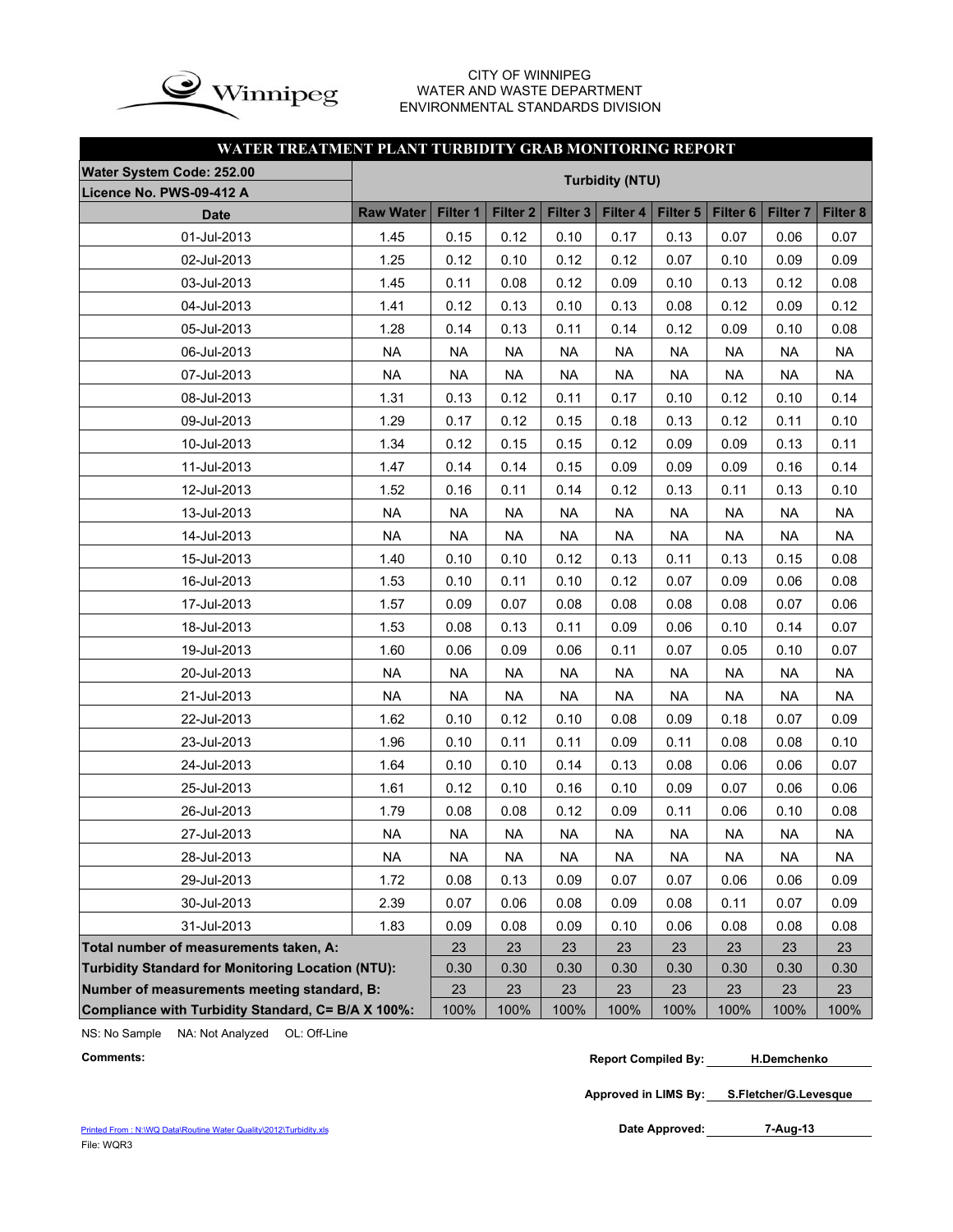

## **CITY OF WINNIPEG**

## WATER AND WASTE DEPARTMENTWATER SERVICES DIVISION

WATER TREATMENT PLANT TURBIDITY ON-LINE MONITORING REPORT

|                                                     |                                        | July 2013 Turbidity (NTU) |             |         |      |           |               |           |       |           |      |           |             |             |       |           |      |           |
|-----------------------------------------------------|----------------------------------------|---------------------------|-------------|---------|------|-----------|---------------|-----------|-------|-----------|------|-----------|-------------|-------------|-------|-----------|------|-----------|
|                                                     |                                        | Raw                       | Filter #1   |         |      | Filter #2 |               | Filter #3 |       | Filter #4 |      | Filter #5 |             | Filter #6   |       | Filter #7 |      | Filter #8 |
|                                                     | Date                                   | Avg                       | Avg         | Max     | Avg  | Max       | Avg           | Max       | Avg   | Max       | Avg  | Max       | Avg         | Max         | Avg   | Max       | Avg  | Max       |
|                                                     | 1/07/2013                              | <b>NR</b>                 | 008         | 0.17    | 0.08 | 0.19      | 0 0 6         | 0.19      | 0 0 4 | 0.12      | 0.11 | 0.15      | 0.06        | 0.10        | 001   | 0.04      | 0.07 | 0.17      |
|                                                     | 2/07/2013                              | <b>NR</b>                 | 005         | 0.14    | 0.05 | 0.17      | 0.10          | 0.13      | 0 0 5 | 008       | 0.06 | 0.17      | 0.08        | 0.15        | 0 0 3 | 0.09      | 0.05 | 0.13      |
|                                                     | 3/07/2013                              | 1.74                      | 004         | 0.07    | 0.06 | 007       | 0 0 6         | 0.18      | 0 0 4 | 0.11      | 0.05 | 0.15      | 0.04        | 0.15        | 001   | 0.08      | 0.01 | 0.08      |
|                                                     | 4/07/2013                              | 1.71                      | 007         | 0.12    | 0.08 | 0.16      | 0 0 6         | 0.17      | 003   | 0.13      | 0.08 | 0.10      | 0.05        | 0.07        | 001   | 0.05      | 0.01 | 0.10      |
|                                                     | 5/07/2013                              | 1.63                      | 005         | 0.15    | 0.06 | 0.15      | 008           | 0.12      | 0 0 4 | 0.13      | 0.10 | 0.18      | 0.07        | 0.16        | 002   | 0.05      | 0.01 | 0.10      |
|                                                     | 6/07/2013                              | 1.54                      | 0 0 5       | 0.16    | 0.05 | 0.19      | $0.10$ $0.21$ |           | 005   | 008       | 0.06 | 0.18      | $0.05$ 0.17 |             | 0 0 3 | 0.10      | 0.01 | 0.03      |
|                                                     | 7/07/2013                              | 1.57                      | 007         | 0.10    | 0.09 | 0.11      | 007           | 0.22      | 004   | 0.14      | 0.07 | 0.14      |             | $0.05$ 0.18 | 002   | 0.12      | 0.02 | 0.18      |
|                                                     | 8/07/2013                              | 1.56                      | 009         | 0.14    | 0.09 | 0.15      | 0 0 9         | 0.19      | 007   | 0.12      | 0.11 | 0.13      | 0.08        | 0.11        | 002   | 0.09      | 0.03 | 0.07      |
|                                                     | 9/07/2013                              | 1.67                      | 008         | 0.16    | 0.09 | 0.18      | $0.12$ 0.14   |           | 007   | 009       | 0.10 | 0.16      |             | $0.07$ 0.15 | 004   | 0.07      | 0.02 | 0.08      |
|                                                     | 10/07/2013                             | 1.71                      | 008         | 0.21    | 0.10 | 0.12      | 0.10          | 0.20      | 008   | 0.13      | 0.09 | 0.16      | 0.07        | 0.17        | 0 0 3 | 0.09      | 0.03 | 0.05      |
|                                                     | 11/07/2013                             | 1.77                      | 008         | 0.14    | 0.09 | 0.16      | 008           | 0.17      | 0 0 5 | 0.10      | 0.11 | 0.13      | 0.08        | 0.10        | 003   | 0.05      | 0.03 | 0.09      |
|                                                     | 12/07/2013                             | 1.86                      | 006         | 0.13    | 0.08 | 0.14      | 009           | 0.12      | 005   | 007       | 0.09 | 0.13      | 0.07        | 0.15        | 0 0 3 | 0.08      | 0.02 | 0.08      |
|                                                     | 13/07/2013                             | 1.81                      | 007         | 0.09    | 0.09 | 0.10      | 008           | 0.16      | 0 0 6 | 0.10      | 0.08 | 0.14      | 0.06        | 0.14        | 002   | 0.07      | 0.03 | 0.05      |
|                                                     | 14/07/2013                             | 1.88                      | 008         | 0.13    | 0.08 | 0.15      | 007           | 0.17      | 005   | 0.12      | 0.10 | 0.12      | 0.07        | 0.12        | 002   | 0.03      | 0.02 | 0.08      |
|                                                     | 15/07/2013                             | 1.80                      | 006         | 0.14    | 0.08 | 0.11      | 0.11          | 0.13      | 0 0 6 | 008       | 0.08 | 0.15      | 0.07        | 0.13        | 003   | 0.07      | 0.02 | 0.04      |
|                                                     | 16/07/2013                             | 1.83                      | 008         | 0.11    | 0.10 | 0.17      | 007           | 0.17      | 004   | 0.11      | 0.10 | 0.13      | 0.06        | 0.10        | 002   | 0.08      | 0.02 | 0.07      |
|                                                     | 17/07/2013                             | 1.81                      | 005         | 0.10    | 0.07 | 0.11      | 0 0 6         | 0.08      | 0 0 3 | 008       | 0.08 | 0.13      | 0.07        | 0.19        | 002   | 0.04      | 0.01 | 0.07      |
|                                                     | 18/07/2013                             | 1.72                      | 005         | 0.10    | 0.06 | 0.12      | 007           | 0.15      | 003   | 007       | 0.08 | 0.12      | 0.06        | 0.13        | 002   | 0.05      | 0.01 | 0.03      |
|                                                     | 19/07/2013                             | 1.87                      | 006         | 0.10    | 0.07 | 0.12      | 0 0 6         | 0.11      | 002   | 039       | 0.07 | 0.10      | $0.05$ 0.11 |             | 001   | 0.04      | 0.01 | 0.05      |
|                                                     | 20/07/2013                             | 2.00                      | 007         | 0.11    | 0.06 | 0.10      | 0 0 6         | 0.08      | 002   | 0.10      | 0.09 | 0.12      | 0.07        | 0.13        | 001   | 0.02      | 0.01 | 0.05      |
|                                                     | 21/07/2013                             | 1.92                      | 008         | 0.16    | 0.09 | 0.10      | 0.12          | 0.16      | 006   | 008       | 0.08 | 0.15      | 0.07        | 0.15        | 002   | 0.06      | 0.02 | 0.04      |
|                                                     | 22/07/2013                             | 2.08                      | 0.13        | 0.15    | 0.08 | 0.15      | 008           | 0.17      | 004   | 0.12      | 0.11 | 0.13      | 0.08        | 0.13        | 001   | 0.03      | 0.02 | 0.07      |
|                                                     | 23/07/2013                             | 2.07                      | 0.10        | 0.17    | 0.08 | 0.14      | 0.11          | 0.13      | 005   | 007       | 0.08 | 0.15      |             | $0.06$ 0.15 | 002   | 0.06      | 0.02 | 0.04      |
|                                                     | 24/07/2013                             | 1.99                      | 0.14        | 0.16    | 0.11 | 0.13      | 0 0 9         | 0.17      | 005   | 0.12      | 0.10 | 0.12      | 0.05        | 0.10        | 002   | 0.06      | 0.04 | 0.07      |
|                                                     | 25/07/2013                             | 2.04                      | 0.12        | 0.20    | 0.08 | 0.15      | 0.10          | 0.11      | 0 0 4 | 006       | 0.09 | 0.29      | 0.07        | 0.16        | 002   | 0.03      | 0.02 | 0.08      |
|                                                     | 26/07/2013                             | 2.33                      | $0.12$ 0.17 |         | 0.09 | 0.11      | 0 0 9         | 0.17      | 007   | 0.11      | 0.09 | 0.16      | 0.06        | 0.14        | 0 0 3 | 0.09      | 0.02 | 0.05      |
|                                                     | 27/07/2013                             | 2.44                      | 0.11        | 0.14    | 0.08 | 0.15      | 009           | 0.12      | 0 0 5 | 0.11      | 0.13 | 0.15      | $0.08$ 0.11 |             | 004   | 0.05      | 0.01 | 0.05      |
|                                                     | 28/07/2013                             | 2.31                      | 0 08 0.14   |         | 0.10 | 0.11      | $0.11$ 0.17   |           | 006   | 008       | 0.10 | 0.16      | 0.07        | 0.17        | 0 0 3 | 0.08      | 0.01 | 0.02      |
|                                                     | 29/07/2013                             | 2.20                      | 0.10        | 0.13    | 0.11 | 0.15      | 008           | 0.16      | 005   | 0.11      | 0.12 | 0.14      | 0.08        | 0.11        | 0 0 3 | 0.04      | 0.01 | 0.06      |
|                                                     | 30/07/2013                             | 2.12                      | 0 07 0.13   |         | 0.08 | 0.13      | 0.10          | 0.12      | 005   | 006       | 0.09 | 0.17      | 0.07        | 0.15        | 004   | 0.07      | 0.01 | 0.01      |
|                                                     | 31/07/2013                             | 2.21                      | 0 0 5       | 0.08    | 0.10 | 0.13      | 008           | 0.15      | 0.04  | 009       | 0.12 | 0.13      | 0.07        | 0.09        | 0 0 3 | 0.07      | 0.01 | 0.06      |
|                                                     | Total Number of Measurements Taken, A: |                           |             | 16052   |      | 15853     |               | 15895     |       | 13230     |      | 16750     |             | 16690       |       | 16433     |      | 16311     |
| Turbidity Standard for Monitoring Location (NTU):   |                                        |                           |             | 0.30    |      | 0 30      |               | 0.30      |       | 0.30      |      | 0.30      |             | 0.30        |       | 0.30      |      | 0 30      |
| Number of Measurements Meeting Standard, B:         |                                        |                           |             | 16052   |      | 15853     |               | 15895     |       | 13227     |      | 16750     |             | 16690       |       | 16433     |      | 16311     |
| Compliance with Turbidity Standard, C = B/A X 100%: |                                        |                           |             | 100.00% |      | 100 00%   |               | 100.00%   |       | 99.98%    |      | 100.00%   |             | 100.00%     |       | 100.00%   |      | 100 00%   |

File Path: N:\Water Treatment Branch\Administration\Reports\Regulatory Submissions\Turbidity\2013\07-July

NR = No result due to analyser maintenance requirements

**Submitted By (Print): Signature:**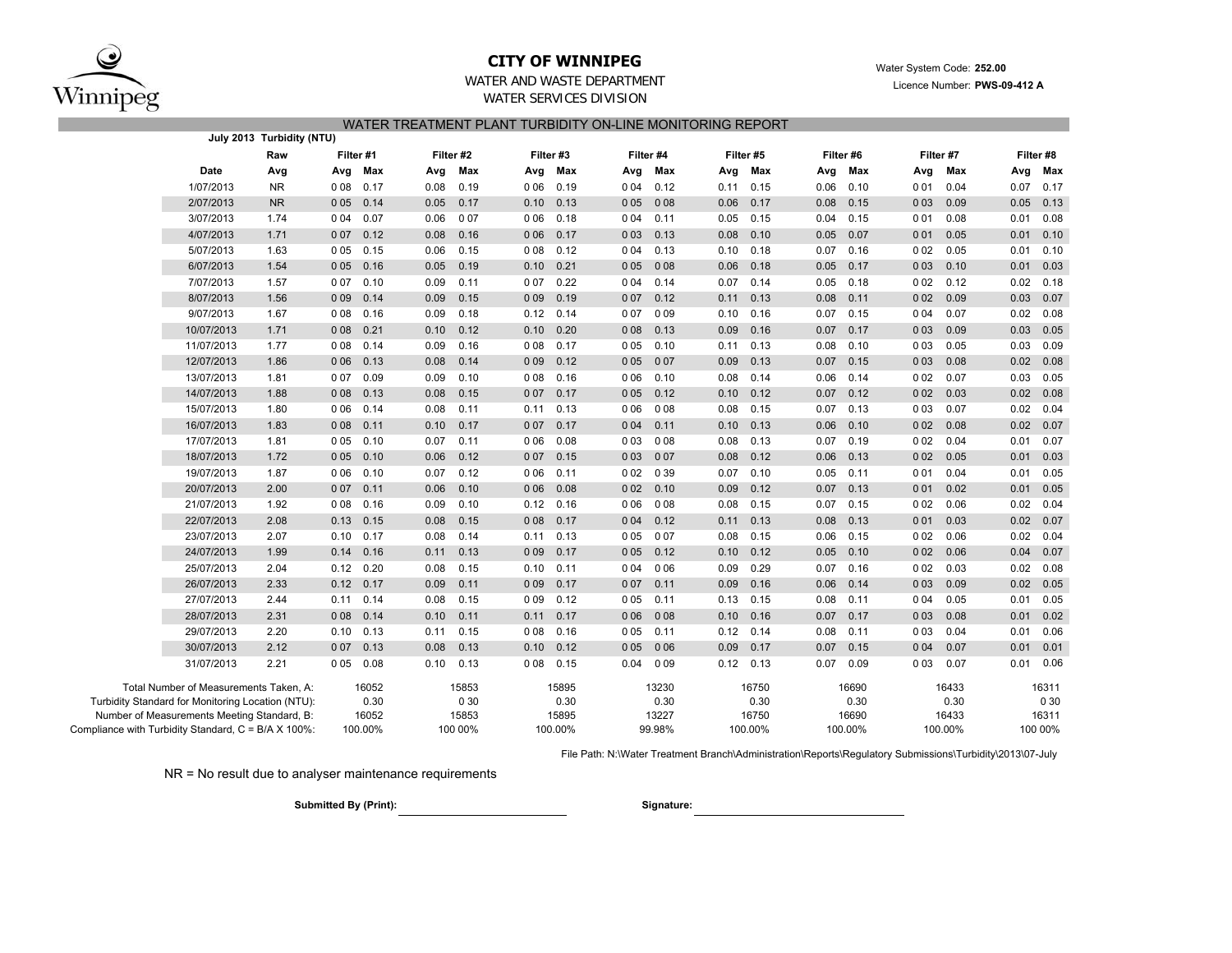

## CITY OF WINNIPEG  $\mathbf{in}$   $\mathbf{\alpha}$  WATER AND WASTE DEPARTMENT ENVIRONMENTAL STANDARDS DIVISION

| WATER TREATMENT PLANT CHLORINE GRAB MONITORING REPORT    |                                |                                                          |                                                          |                                 |  |  |  |  |
|----------------------------------------------------------|--------------------------------|----------------------------------------------------------|----------------------------------------------------------|---------------------------------|--|--|--|--|
| Water System Code: 252.00<br>Licence No. PWS-09-412 A    |                                | <b>Deacon Booster Pumping</b><br><b>Station Branch 1</b> | <b>Deacon Booster Pumping</b><br><b>Station Branch 2</b> |                                 |  |  |  |  |
| <b>Date</b>                                              | <b>Free Chlorine</b><br>(mg/L) | <b>Total Chlorine</b><br>(mg/L)                          | <b>Free Chlorine</b><br>(mg/L)                           | <b>Total Chlorine</b><br>(mg/L) |  |  |  |  |
| 01-Jul-2013                                              | <b>NA</b>                      | <b>NA</b>                                                | <b>NA</b>                                                | <b>NA</b>                       |  |  |  |  |
| 02-Jul-2013                                              | 1.22                           | 1.34                                                     | 1.19                                                     | 1.34                            |  |  |  |  |
| 03-Jul-2013                                              | 1.22                           | 1.44                                                     | 1.21                                                     | 1.46                            |  |  |  |  |
| 04-Jul-2013                                              | 1.27                           | 1.39                                                     | 1.25                                                     | 1.39                            |  |  |  |  |
| 05-Jul-2013                                              | 1.06                           | 1.24                                                     | 1.03                                                     | 1.28                            |  |  |  |  |
| 06-Jul-2013                                              | <b>NA</b>                      | <b>NA</b>                                                | <b>NA</b>                                                | <b>NA</b>                       |  |  |  |  |
| 07-Jul-2013                                              | <b>NA</b>                      | <b>NA</b>                                                | <b>NA</b>                                                | <b>NA</b>                       |  |  |  |  |
| 08-Jul-2013                                              | 1.13                           | 1.28                                                     | 1.04                                                     | 1.26                            |  |  |  |  |
| 09-Jul-2013                                              | 1.22                           | 1.37                                                     | 1.20                                                     | 1.34                            |  |  |  |  |
| 10-Jul-2013                                              | 1.12                           | 1.36                                                     | 1.27                                                     | 1.33                            |  |  |  |  |
| 11-Jul-2013                                              | 1.13                           | 1.25                                                     | 1.00                                                     | 1.23                            |  |  |  |  |
| 12-Jul-2013                                              | 1.10                           | 1.25                                                     | 1.16                                                     | 1.28                            |  |  |  |  |
| 13-Jul-2013                                              | <b>NA</b>                      | <b>NA</b>                                                | <b>NA</b>                                                | <b>NA</b>                       |  |  |  |  |
| 14-Jul-2013                                              | <b>NA</b>                      | <b>NA</b>                                                | <b>NA</b>                                                | <b>NA</b>                       |  |  |  |  |
| 15-Jul-2013                                              | 1.19                           | 1.33                                                     | 1.22                                                     | 1.37                            |  |  |  |  |
| 16-Jul-2013                                              | 1.17                           | 1.33                                                     | 1.16                                                     | 1.31                            |  |  |  |  |
| 17-Jul-2013                                              | 1.27                           | 1.43                                                     | 1.30                                                     | 1.46                            |  |  |  |  |
| 18-Jul-2013                                              | 1.26                           | 1.40                                                     | 1.25                                                     | 1.38                            |  |  |  |  |
| 19-Jul-2013                                              | 1.37                           | 1.46                                                     | 1.16                                                     | 1.41                            |  |  |  |  |
| 20-Jul-2013                                              | <b>NA</b>                      | <b>NA</b>                                                | <b>NA</b>                                                | <b>NA</b>                       |  |  |  |  |
| 21-Jul-2013                                              | <b>NA</b>                      | <b>NA</b>                                                | <b>NA</b>                                                | <b>NA</b>                       |  |  |  |  |
| 22-Jul-2013                                              | 1.18                           | 1.42                                                     | 1.10                                                     | 1.31                            |  |  |  |  |
| 23-Jul-2013                                              | 1.45                           | 1.59                                                     | 1.34                                                     | 1.50                            |  |  |  |  |
| 24-Jul-2013                                              | 1.23                           | 1.45                                                     | 1.14                                                     | 1.29                            |  |  |  |  |
| 25-Jul-2013                                              | 1.24                           | 1.35                                                     | 1.16                                                     | 1.34                            |  |  |  |  |
| 26-Jul-2013                                              | 1.24                           | 1.39                                                     | 1.22                                                     | 1.40                            |  |  |  |  |
| 27-Jul-2013                                              | <b>NA</b>                      | <b>NA</b>                                                | <b>NA</b>                                                | <b>NA</b>                       |  |  |  |  |
| 28-Jul-2013                                              | <b>NA</b>                      | <b>NA</b>                                                | <b>NA</b>                                                | <b>NA</b>                       |  |  |  |  |
| 29-Jul-2013                                              | 1.27                           | 1.42                                                     | 1.09                                                     | 1.28                            |  |  |  |  |
| 30-Jul-2013                                              | 1.22                           | 1.43                                                     | 1.11                                                     | 1.29                            |  |  |  |  |
| 31-Jul-2013                                              | 1.18                           | 1.37                                                     | 1.10                                                     | 1.28                            |  |  |  |  |
| Total number of measurements taken, A:                   | 22                             |                                                          | 22                                                       |                                 |  |  |  |  |
| <b>Chlorine Standard for Monitoring Location (mg/L):</b> | 0.50                           |                                                          | 0.50                                                     |                                 |  |  |  |  |
| Number of measurements meeting standard, B:              | 22                             |                                                          | 22                                                       |                                 |  |  |  |  |
| Compliance with Chlorine Standard, C= B/A X 100%:        | 100%                           |                                                          | 100%                                                     |                                 |  |  |  |  |

NS: No Sample NA: Not Analyzed OL: Off-Line

| Comments: | <b>Report Compiled By:</b> | <b>H.Demchenko</b> |  |
|-----------|----------------------------|--------------------|--|
|-----------|----------------------------|--------------------|--|

**Approved in LIMS By: S.Fletcher/G.Levesque**

Date Approved: 7-Aug-13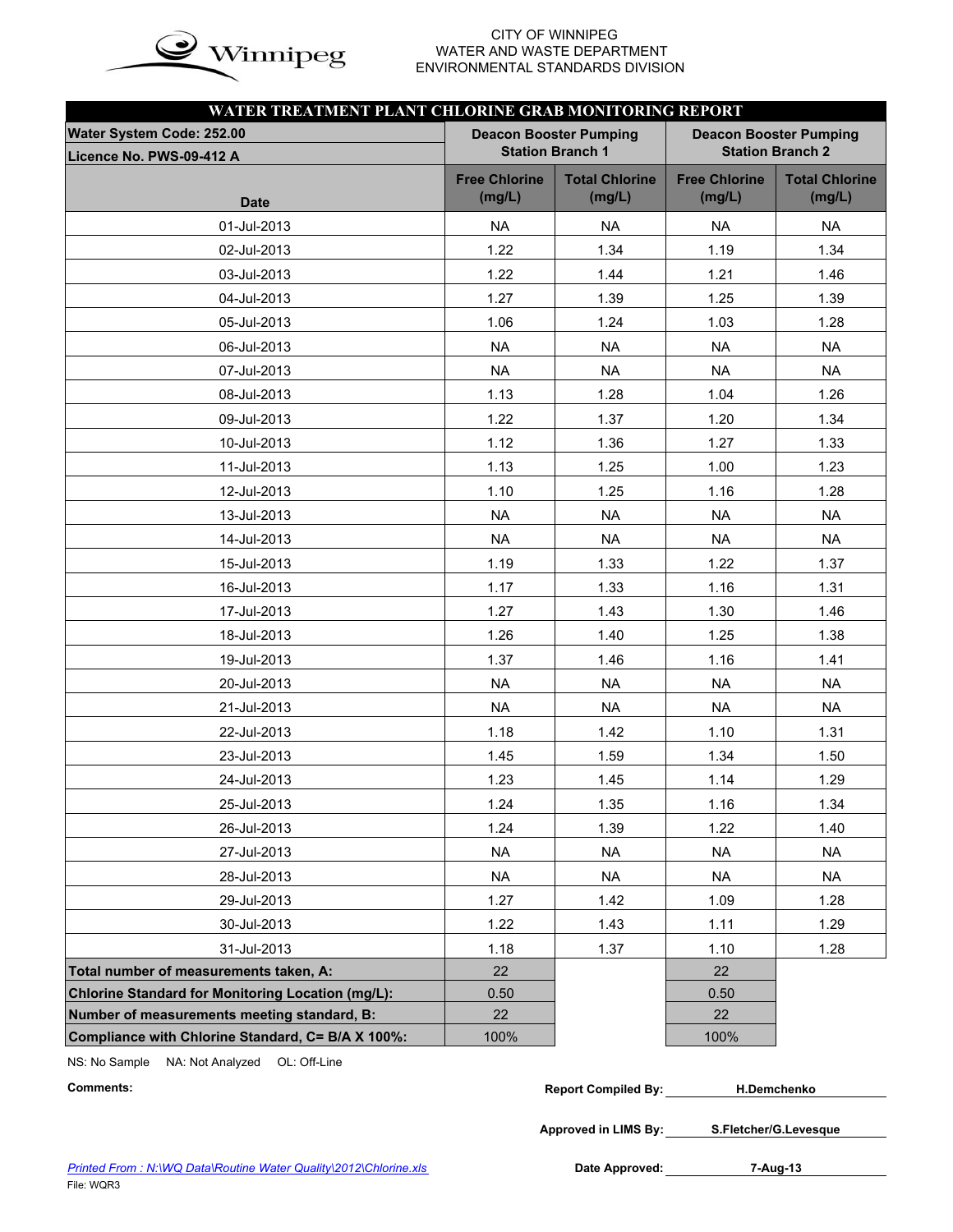

# **City of Winnipeg**

Water and Waste Department

Water Services Division

## WATER TREATMENT PLANT FREE CHLORINE ON-LINE MONITORING REPORT Deacon Booster Pumping Station

Report Created: 01 August 2013 Water System Code: **252.00** Licence Number: **PWS-09-412 A**

Report Period: July 2013

|            |         | <b>BRANCH1</b><br>[mg/L] |         | <b>BRANCH2</b><br>[mg/L] |  |  |  |  |
|------------|---------|--------------------------|---------|--------------------------|--|--|--|--|
| Date       | Average | Minimum                  | Average | Minimum                  |  |  |  |  |
| 01/07/2013 | 1.24    | 1.13                     | 1.14    | 1.00                     |  |  |  |  |
| 02/07/2013 | 1.15    | 1.05                     | 1.11    | 1.02                     |  |  |  |  |
| 03/07/2013 | 1.07    | 0.97                     | 1.16    | 1.09                     |  |  |  |  |
| 04/07/2013 | 1.03    | 0.96                     | 1.08    | 0.98                     |  |  |  |  |
| 05/07/2013 | 0.99    | 0.84                     | 1.04    | 0.86                     |  |  |  |  |
| 06/07/2013 | 1.10    | 1.01                     | 1.17    | 1.08                     |  |  |  |  |
| 07/07/2013 | 1.04    | 0.80                     | 1.05    | 0.96                     |  |  |  |  |
| 08/07/2013 | 1.14    | 1.04                     | 1.07    | 1.00                     |  |  |  |  |
| 09/07/2013 | 1.18    | 1.08                     | 1.20    | 1.07                     |  |  |  |  |
| 10/07/2013 | 1.16    | 1.05                     | 1.26    | 0.90                     |  |  |  |  |
| 11/07/2013 | 1.05    | 0.94                     | 1.03    | 0.87                     |  |  |  |  |
| 12/07/2013 | 1.04    | 0.96                     | 1.14    | 0.90                     |  |  |  |  |
| 13/07/2013 | 1.11    | 0.96                     | 1.10    | 0.98                     |  |  |  |  |
| 14/07/2013 | 1.16    | 1.07                     | 1.12    | 0.62                     |  |  |  |  |
| 15/07/2013 | 1.17    | 1.07                     | 1.12    | 1.00                     |  |  |  |  |
| 16/07/2013 | 1.16    | 1.06                     | 1.15    | 0.97                     |  |  |  |  |
| 17/07/2013 | 1.27    | 0.99                     | 1.28    | 1.11                     |  |  |  |  |
| 18/07/2013 | 1.30    | 0.90                     | 1.21    | 1.05                     |  |  |  |  |
| 19/07/2013 | 1.55    | 1.23                     | 1.30    | 1.06                     |  |  |  |  |
| 20/07/2013 | 1.30    | 1.14                     | 1.16    | 0.96                     |  |  |  |  |
| 21/07/2013 | 1.10    | 0.99                     | 1.05    | 0.93                     |  |  |  |  |
| 22/07/2013 | 1.12    | 0.86                     | 1.05    | 0.79                     |  |  |  |  |
| 23/07/2013 | 1.23    | 0.91                     | 1.13    | 0.88                     |  |  |  |  |
| 24/07/2013 | 1.13    | 1.06                     | 1.07    | 0.96                     |  |  |  |  |
| 25/07/2013 | 1.17    | 1.09                     | 1.14    | 1.09                     |  |  |  |  |
| 26/07/2013 | 1.17    | 1.11                     | 1.13    | 1.07                     |  |  |  |  |
| 27/07/2013 | 1.19    | 1.12                     | 1.15    | 1.10                     |  |  |  |  |
| 28/07/2013 | 1.23    | 1.13                     | 1.16    | 1.10                     |  |  |  |  |
| 29/07/2013 | 1.21    | 1.12                     | 1.11    | 1.06                     |  |  |  |  |
| 30/07/2013 | 1.18    | 1.13                     | 1.08    | 1.02                     |  |  |  |  |
| 31/07/2013 | 1.18    | 1.11                     | 1.08    | 1.04                     |  |  |  |  |

| Total Number of Measurements, A:            | 21598 | 21523 |
|---------------------------------------------|-------|-------|
| Minimum Free Chlorine Standard:             | 0.50  | 0.50  |
| Number of Measurements Meeting Standard. B: | 21598 | 21523 |
| COMPLIANCE, $C = B/A \times 100\%$          | 100   | 100   |

File Path: N:\Water Treatment Branch\Administration\Reports\Regulatory Submissions\Chlorine\2013\07-July

Submitted By (Print): A.Weremy

Signature: **Original signed by A.Weremy**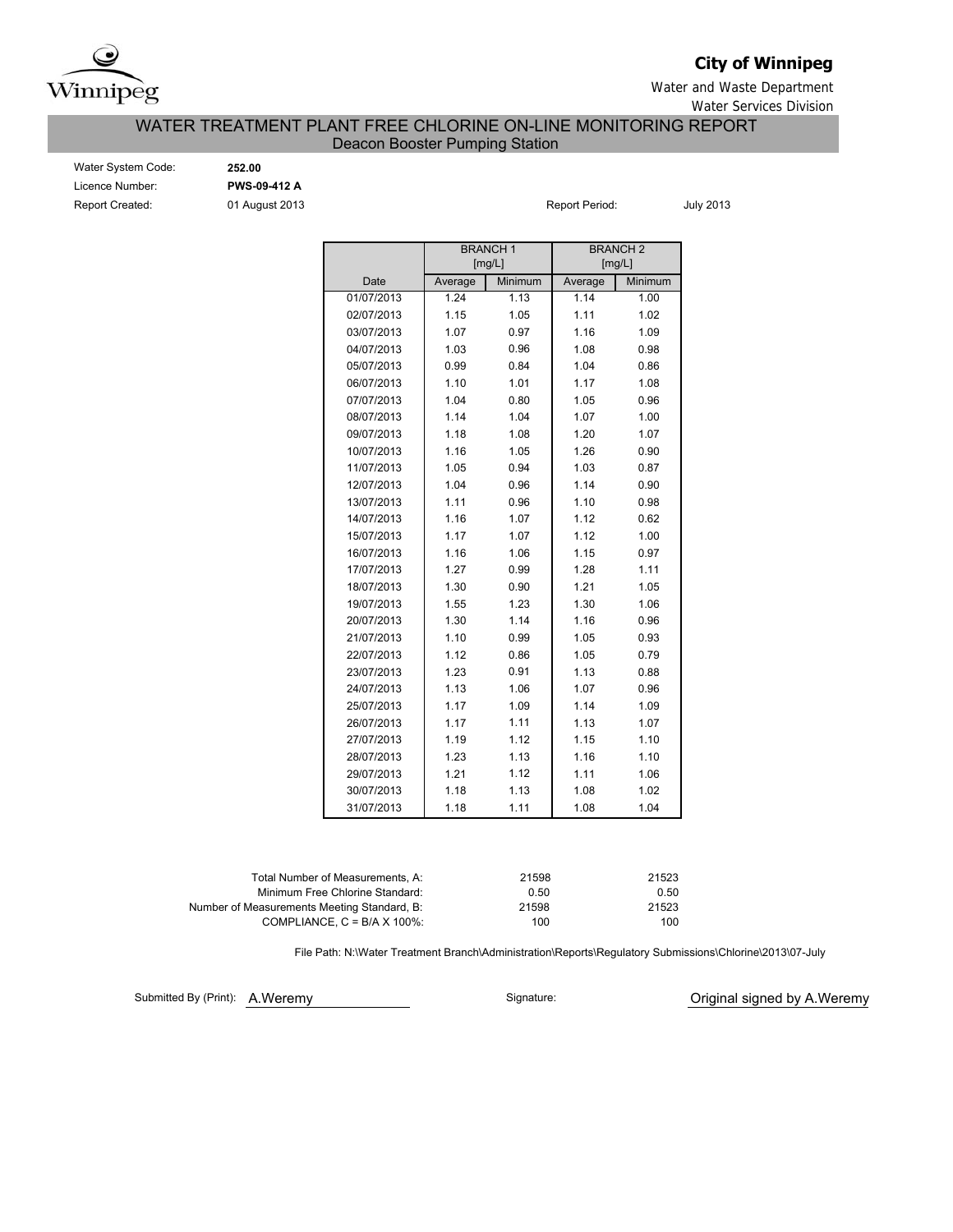

Water and Waste Department • Service des eaux et des déchets

Friday, July 26, 2013 **Our Incident/Report No: 06-2013**  LIMS Reference No: **36363**

Ms. Melanie Betsill Drinking Water Officer Manitoba Water Stewardship, Office of Drinking Water 1007 Century Street Winnipeg MB R3H 0W4

# **RE: CORRECTIVE ACTION REPORT**

| <b>WATER SYSTEM</b><br><b>WATER SYSTEM CODE</b><br><b>LOCATION OF NON-COMPLIANT INCIDENT</b><br><b>OPERATOR IN CHARGE</b><br><b>INCIDENT REPORTED BY</b> | Winnipeg Public Water System<br>252.00<br><b>Winnipeg 3-Dist WC11</b><br><b>NA</b><br>Steve Fletcher, Supervisor of Analytical Services Branch                                                           |
|----------------------------------------------------------------------------------------------------------------------------------------------------------|----------------------------------------------------------------------------------------------------------------------------------------------------------------------------------------------------------|
| <b>TYPE OF NON-COMPLIANT INCIDENT</b>                                                                                                                    | High positive Total Coliform (>10 per100mL), 3 MR 41/2007                                                                                                                                                |
| <b>INCIDENT DATE</b><br><b>DESCRIPTION OF CORRECTIVE ACTIONS</b>                                                                                         | July 2, 2013<br>IMMEDIATELY: Re-sampled original locations, also tested<br>additional samples upstream/downstream where Total Coliform<br>>10 per 100 mL was reported. All additional samples tested for |
| <b>TEST RESULTS</b>                                                                                                                                      | turbidity, free/total chlorine and temperature. The ODW was<br>contacted.<br>See Attached                                                                                                                |

NOTES/COMMENTS:

1. All microbiological tests performed by contract laboratory.

2. UP/DOWN STREAM testing performed when EC is >0 /100mL, TC is >10 /100mL or when resample/consecutive sample is positive for EC or TC or as directed by the Manager of Environmental Standards Division and/or the Office of Drinking Water

3. INITIAL chlorine, turbidity and temperature only tested at the required 39 sample locations.

4. NR-No Result due to laboratory/analyst error.

5. NA-Not Analyzed.

**EMERGENCY REPORTING IS REQUIRED WHERE A POTENTIAL HEALTH RISK IS INVOLVED. FOLLOW THE INSTRUCTIONS OF YOUR DRINKING WATER OFFICER ON SITUATIONS REQUIRING IMMEDIATE REPORTING**

## **DISTRIBUTION**

FORWARD THE ORIGINAL TO THE DRINKING WATER OFFICER WITH THE MONTHLY COMPLIANCE SUBMISSIONS.

**Contact the Drinking Water Officer for any comments, questions or concerns**

REFERENCE: ODW-RF-016

Embrace the spirit . Vivez l'esprit

Environmental Standards Division • Division des normes environnementales 2230 Main Street. • 2230, rue Main • Winnipeg • Manitoba R2V 4T8 fax/téléc. (204) 339-2147 • www.winnipeg.ca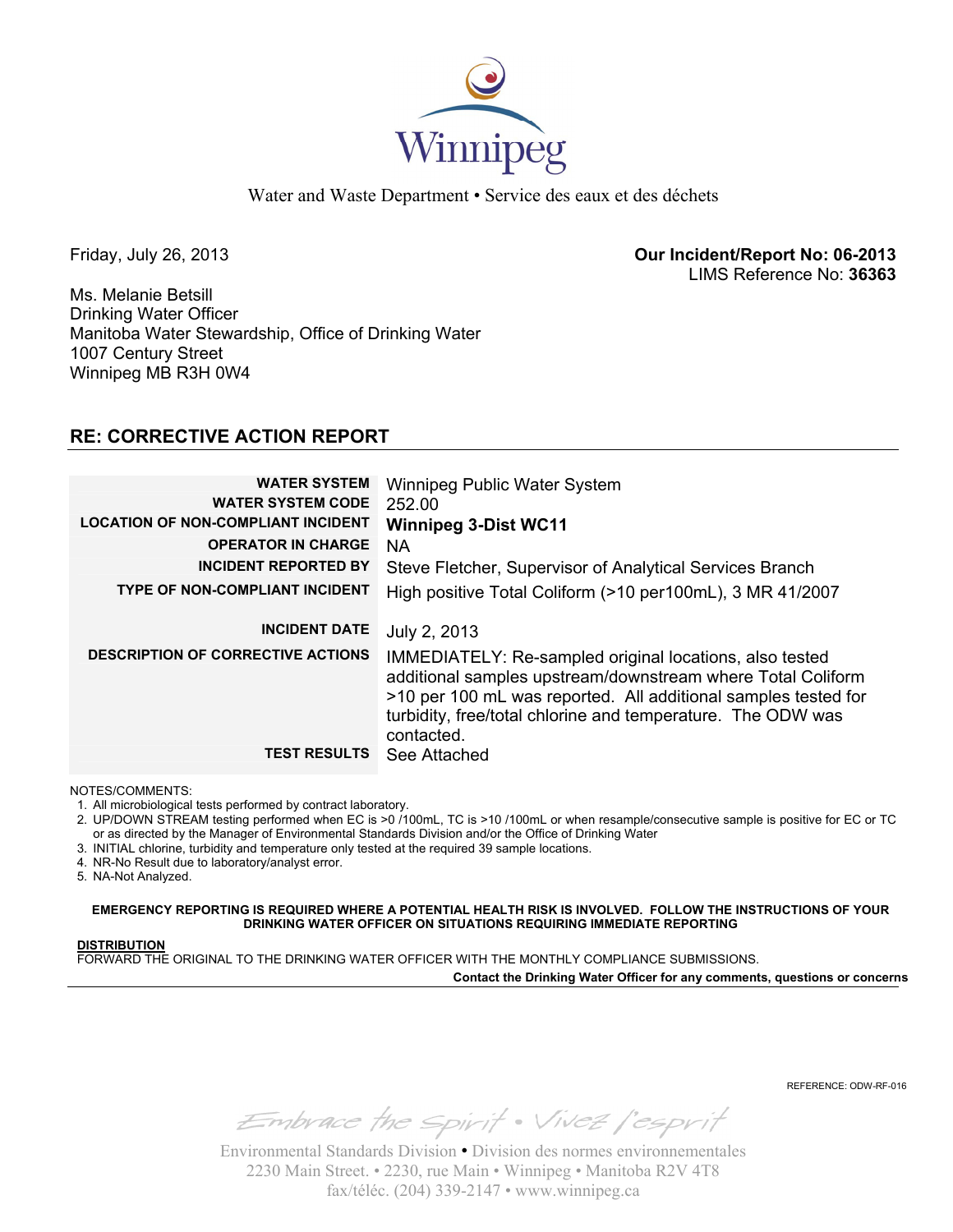| Sample Name | Sample<br>Number | Date<br>Sampled  | TimeSpled<br>(hrs) | E. Coli-QT<br>(MPNU/100 mL) | <b>Total Coliform-QT</b><br>(MPNU/100 mL) | Chlorine,<br>Free (mg/L) | Chlorine,<br>Total (mg/L) | Temperature<br>$(^{\circ}C)$ | <b>Turbidity</b><br>(ntu) |
|-------------|------------------|------------------|--------------------|-----------------------------|-------------------------------------------|--------------------------|---------------------------|------------------------------|---------------------------|
| <b>WC11</b> |                  | 365108 02-Jul-13 | 16:11              | <1                          | 21                                        | 0.71                     | 0.91                      | 14.7                         | 0.29                      |
| <b>WC11</b> |                  | 365759 05-Jul-13 | 9:45               | <1                          | <1                                        | 0.37                     | 0.52                      | 15.2                         | 0.30                      |
| <b>WC11</b> |                  | 365760 05-Jul-13 | 10:00              | <1                          | <1                                        | 0.52                     | 0.70                      | 16.7                         | 0.28                      |
| <b>WC11</b> |                  | 365761 05-Jul-13 | 10:15              | $\leq$ 1                    | -1                                        | 0.84                     | 1.05                      | 20.0                         | 0.31                      |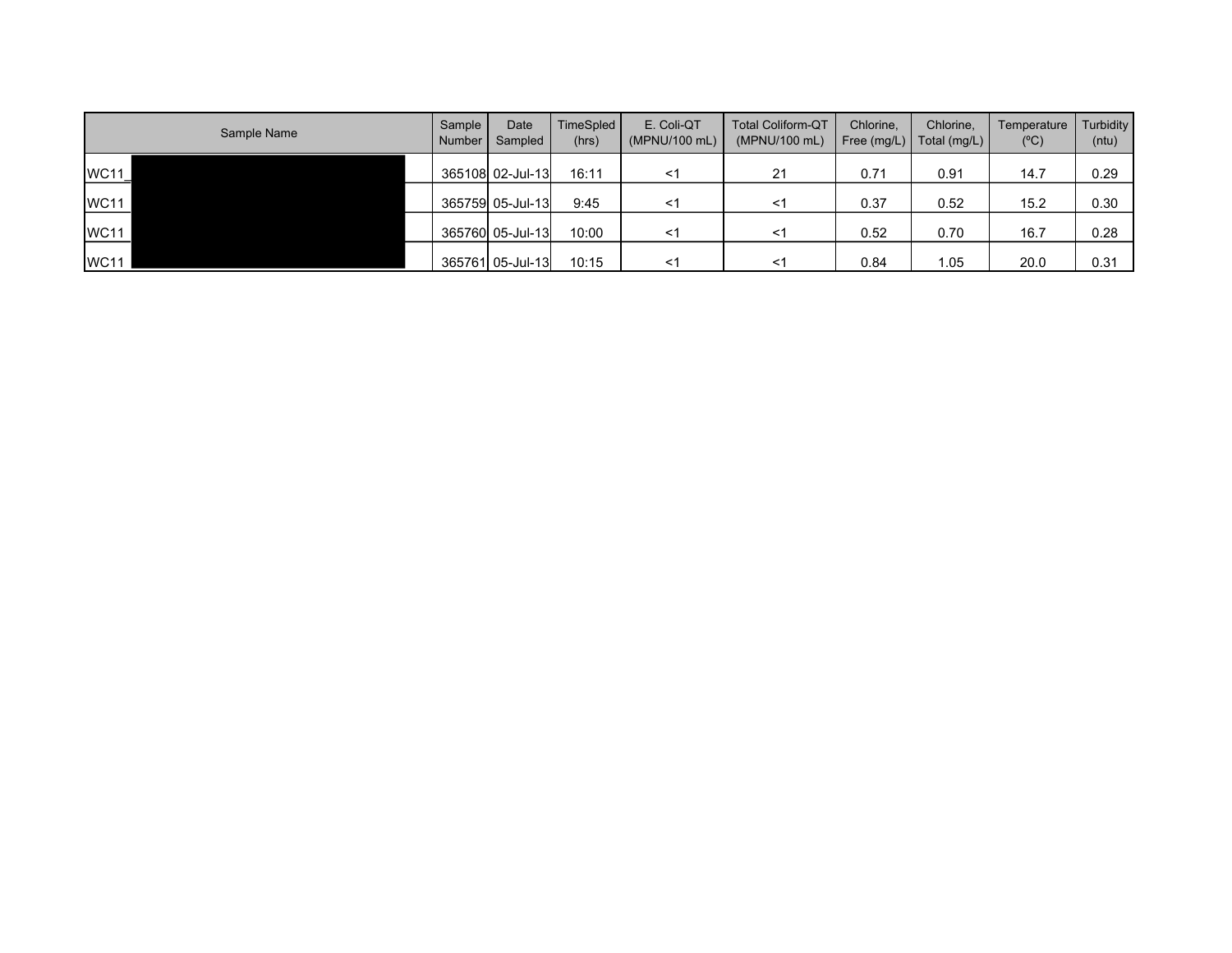

Water and Waste Department • Service des eaux et des déchets

Wednesday, August 7, 2013 **Our Incident/Report No: 07-2013**  LIMS Reference No: **36427**

Ms. Melanie Betsill Drinking Water Officer Manitoba Water Stewardship, Office of Drinking Water 1007 Century Street Winnipeg MB R3H 0W4

# **RE: CORRECTIVE ACTION REPORT**

| <b>WATER SYSTEM</b><br><b>WATER SYSTEM CODE</b><br><b>LOCATION OF NON-COMPLIANT INCIDENT</b> | Winnipeg Public Water System<br>252.00<br><b>Winnipeg 3-Dist SW-14</b>                                                                         |
|----------------------------------------------------------------------------------------------|------------------------------------------------------------------------------------------------------------------------------------------------|
| <b>OPERATOR IN CHARGE</b>                                                                    | ΝA                                                                                                                                             |
| <b>INCIDENT REPORTED BY</b>                                                                  | Gerry Levesque, Supervisor of Analytical Services Branch, acting                                                                               |
| <b>TYPE OF NON-COMPLIANT INCIDENT</b>                                                        | Positive Total Coliform (3 per 100mL), 3 MR 41/2007<br>No Fecal Coliform and No HPC present.                                                   |
| <b>INCIDENT DATE</b>                                                                         | July 8, 2013                                                                                                                                   |
| <b>DESCRIPTION OF CORRECTIVE ACTIONS</b>                                                     | IMMEDIATELY: Re-sampled original location, and repeat testing<br>for turbidity, free/total chlorine and temperature. The ODW was<br>contacted. |
| <b>TEST RESULTS</b>                                                                          | See Attached                                                                                                                                   |

NOTES/COMMENTS:

1. All microbiological tests performed by contract laboratory.

2. UP/DOWN STREAM testing performed when EC is >0 /100mL, TC is >10 /100mL or when resample/consecutive sample is positive for EC or TC or as directed by the Manager of Environmental Standards Division and/or the Office of Drinking Water

3. INITIAL chlorine, turbidity and temperature only tested at the required 39 sample locations.

4. NR-No Result due to laboratory/analyst error.

5. NA-Not Analyzed.

**EMERGENCY REPORTING IS REQUIRED WHERE A POTENTIAL HEALTH RISK IS INVOLVED. FOLLOW THE INSTRUCTIONS OF YOUR DRINKING WATER OFFICER ON SITUATIONS REQUIRING IMMEDIATE REPORTING**

## **DISTRIBUTION**

FORWARD THE ORIGINAL TO THE DRINKING WATER OFFICER WITH THE MONTHLY COMPLIANCE SUBMISSIONS. **Contact the Drinking Water Officer for any comments, questions or concerns**

REFERENCE: ODW-RF-016

Embrace the spirit . Vivez l'esprit

Environmental Standards Division • Division des normes environnementales 2230 Main Street. • 2230, rue Main • Winnipeg • Manitoba R2V 4T8 fax/téléc. (204) 339-2147 • www.winnipeg.ca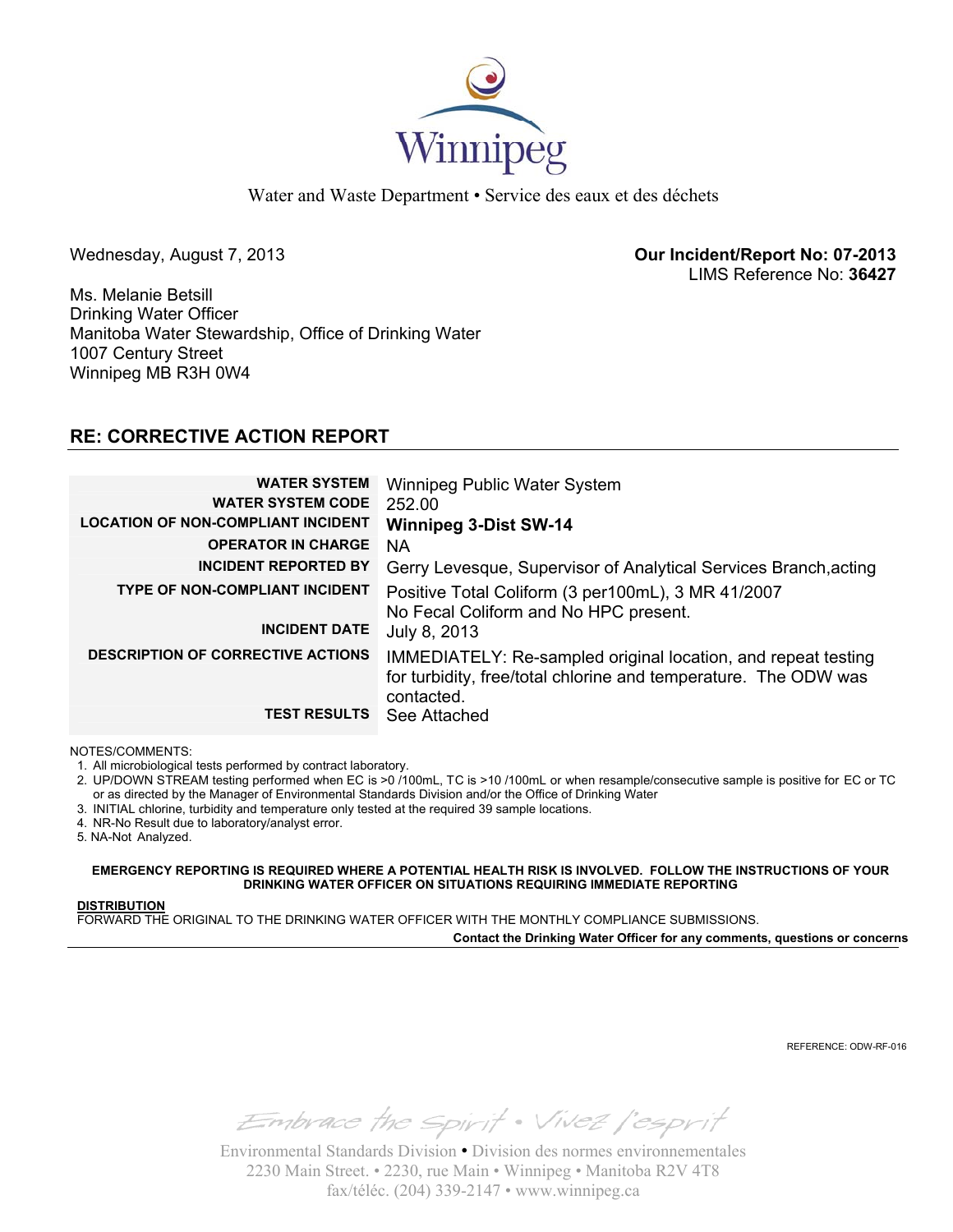| Sample Name      | Sample<br><b>Number</b> | Date<br>Sampled | Time Spled<br>(hrs) | E. Coli-QT<br>(MPNU/100 mL) | <b>Total Coliform-QT</b><br>(MPNU/100 mL) | <b>HPC</b> | Chlorine. | Chlorine.<br>$\left  \right $ (cfu/mL) $\left  \right $ Free (mg/L) $\left  \right $ Total (mg/L) $\left  \right $ | Turbidity  <br>(ntu) | Temperature<br>$(^{\circ}C)$ |
|------------------|-------------------------|-----------------|---------------------|-----------------------------|-------------------------------------------|------------|-----------|--------------------------------------------------------------------------------------------------------------------|----------------------|------------------------------|
| SW <sub>14</sub> | 365818                  | 08-Jul-13       | 12:30               |                             |                                           | ~10        | 0.54      | 0.70                                                                                                               | 0.45                 | 15.9                         |
| SW <sub>14</sub> | 366331                  | $10$ -Jul-13    | 9:30                |                             |                                           | 10         | 0.56      | $0.7^{\circ}$                                                                                                      | 0.26                 | 16.2                         |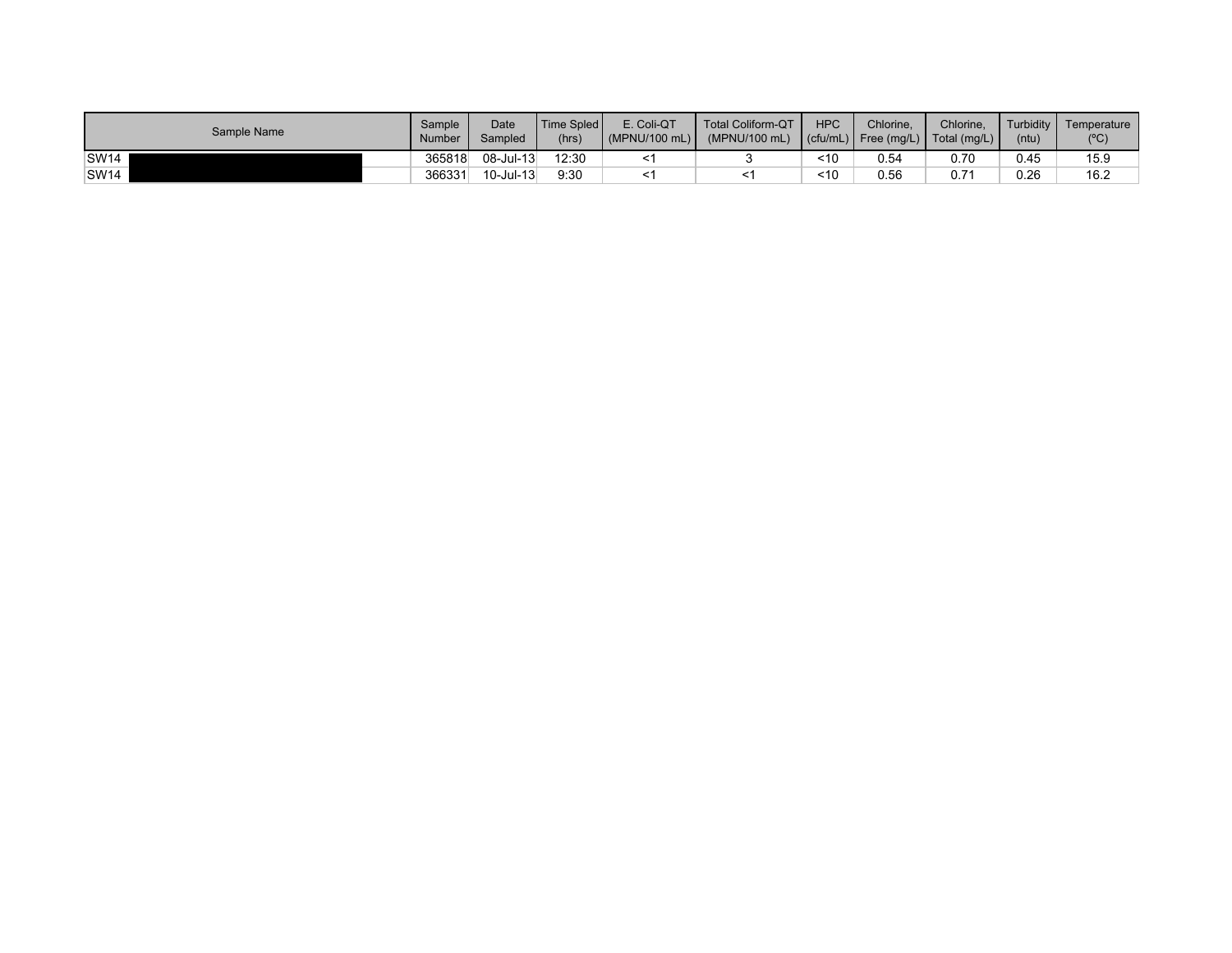

### **CITY OF WINNIPEG** WATER MATER WATER System Code: 252.00 WATER AND WASTE DEPARTMENT Licence Number: **PWS-09-412 A**

WATER SERVICES DIVISION

WATER TREATMENT PLANT UV REPORT

Report Period: **July 2013** Report Created: **Thursday, August 01, 2013**

|                                                | <b>Transmittance</b> | UVR-D100A<br><b>UVR-D200A</b><br>Water Volume [ML]<br>Water Volume [ML] |              |                |                |              |              | <b>UVR-D300A</b> |                |                  |                  | <b>UVR-D400A</b> |              |              |                   | <b>UVR-D500A</b> |               |                  |                  | UVR-D600A    |              |              |                   | Total           |              |              | % Volume          |                  |                  |                   |
|------------------------------------------------|----------------------|-------------------------------------------------------------------------|--------------|----------------|----------------|--------------|--------------|------------------|----------------|------------------|------------------|------------------|--------------|--------------|-------------------|------------------|---------------|------------------|------------------|--------------|--------------|--------------|-------------------|-----------------|--------------|--------------|-------------------|------------------|------------------|-------------------|
| Date                                           |                      |                                                                         |              |                |                |              |              |                  |                |                  | Water Volume IML |                  |              |              | Water Volume [ML] |                  |               |                  | Water Volume IML |              |              |              | Water Volume [ML] |                 |              |              | Water Volume [ML] |                  |                  | <b>Treated To</b> |
|                                                |                      | Untreated                                                               | Below        | To             | Total          | Untreated    | Below        | To               | Total          | <b>Jntreated</b> | Below            | To               | Total        | Untreated    | Below             | To               | Total         | <b>Jntreater</b> | Below            | To           | Total        | Untreated    | Below             | To              | Total        | Untreated    | Below             | To               | Total            | Dose              |
| 1/07/201                                       | 96.31                | 0.00                                                                    | 0.00         | 85.01          | 85.0'          | 0.00         | 0.00         | 0.00             | 0.00           | 0.00             | 0.00             | 54.52            | 54.52        | 0.00         | 0.00              | 0.00             | 0.00          | 0.00             | 0.00             | 70.49        | 70.49        | 0.00         | 0.00              | 0.00            | 0.00         | 0.00         | 0.00              | 210.02           | 210.02           | 100.00            |
| 2/07/201                                       | 96.25                | 0.00                                                                    | 0.00         | 84.99          | 84.99          | 0.00         | 0.00         | 0.00             | 0.00           | 0.00             | 0.00             | 57.74            | 57.74        | 0.00         | 0.00              | 0.00             | 0.00          | 0.00             | 0.00             | 74.25        | 74.25        | 0.00         | 0.00              | 0.00            | 0.00         | 0.00         | 0.00              | 216.98           | 216.98           | 100.00            |
| 3/07/201                                       | 95.89                | 0.00                                                                    | 0.00         | 85.02          | 85.02          | 0.00         | 0.00         | 0.00             | 0.00           | 0.00             | 0.00             | 67.34            | 67.34        | 0.00         | 0.00              | 0.00             | 0.00          | 0.00             | 0.00             | 83.58        | 83.58        | 0.00         | 0.00              | 0.00            | 0.00         | 0.00         | 0.00              | 235.95           | 235.95           | 100.00            |
| 4/07/201                                       | 95.81                | 0.00                                                                    | 0.00         | 84.97          | 84.9           | 0.00         | 0.00         | 0.00             | 0.00           | 0.00             | 0.00             | 67.55            | 67.55        | 0.00         | 0.00              | 0.00             | 0.00          | 0.00             | 0.00             | 84.27        | 84.27        | 0.00         | 0.00              | 0.00            | 0.00         | 0.00         | 0.00              | 236.79           | 236.79           | 100.00            |
| 5/07/201                                       | 95.74                | 0.00                                                                    | 0.00         | 81.07          | 81.0           | 0.00         | 0.00         | 60.20            | 60.20          | 0.00             | 0.00             | 79.98            | 79.98        | 0.00         | 0.00              | 0.00             | 0.00          | 0.00             | 0.00             | 22.50        | 22.50        | 0.00         | 0.00              | 0.00            | 0.00         | 0.00         | 0.00              | 243.75           | 243.75           | 100.00            |
| 6/07/201                                       | 95.70                | 0.00                                                                    | 0.00         | 41.18          | 41.1           | 0.00         | 0.00         | 85.02            | 85.02          | 0.00             | 0.00             | 82.56            | 82.56        | 0.00         | 0.00              | 0.00             | 0.00          | 0.00             | 0.00             | 41.25        | 41.25        | 0.00         | 0.00              | 0.00            | 0.00         | 0.00         | 0.00              | 250.00           | 250.00           | 100.00            |
| 7/07/201                                       | 95.80                | 0.00                                                                    | 0.10         | 55.97          | 56.0           | 0.05         | 0.10         | 80.90            | 81.06          | 0.03             | 0.12             | 17.38            | 17.52        | 0.00         | 0.00              | 0.00             | 0.00          | 0.08             | 0.08             | 19.72        | 19.8         | 0.00         | 0.00              | 63.89           | 63.89        | 0.16         | 0.39              | 237.85           | 238.4            | 99.77             |
| 8/07/201                                       | 95.69                | 0.00                                                                    | 0.00         | 48.10          | 48.1           | 0.00         | 0.00         | 84.97            | 84.97          | 0.00             | 0.00             | 28.97            | 28.9         | 0.00         | 0.00              | 0.00             | 0.00          | 0.00             | 0.00             | 0.00         | 0.00         | 0.00         | 0.00              | 84.99           | 84.9         | 0.00         | 0.00              | 247.03           | 247.03           | 100.00            |
| 9/07/201                                       | 95.72                | 0.00                                                                    | 0.00         | 0.00           | 0.00           | 0.00         | 0.00         | 84.97            | 84.97          | 0.12             | 0.18             | 27.52            | 27.82        | 0.00         | 0.00              | 49.10            | 49.7          | 0.00             | 0.00             | 0.00         | 0.0(         | 0.00         | 0.00              | 84.94           | 84.9         | 0.12         | 0.18              | 246.54           | 246.83           | 99.88             |
| 10/07/201                                      | 95.89                | 0.00                                                                    | 0.00         | 0.00           | 0.00           | 0.00         | 0.00         | 85.01            | 85.0           | 0.00             | 0.00             | 0.00             | 0.00         | 0.00         | 0.00              | 75.42            | 75.42         | 0.00             | 0.00             | 0.00         | 0.00         | 0.00         | 0.00              | 85.02           | 85.02        | 0.00         | 0.00              | 245.45           | 245.45           | 100.00            |
| 11/07/201                                      | 96.01                | 0.00                                                                    | 0.00         | 0.00           | 0.0            | 0.00         | 0.00         | 85.00            | 85.00          | 0.00             | 0.00             | 0.00             | 0.0(         | 0.00         | 0.00              | 73.00            | 73.0          | 0.00             | 0.00             | 0.00         | 0.00         | 0.00         | 0.00              | 85.00           | 85.0         | 0.00         | 0.00              | 243.01           | 243.0            | 100.00            |
| 12/07/201                                      | 96.12                | 0.00                                                                    | 0.00         | 59.29          | 59.2           | 0.00         | 0.00         | 25.71            | 25.7           | 0.00             | 0.00             | 0.00             | 0.00         | 0.00         | 0.00              | 72.99            | 72.9          | 0.00             | 0.00             | 60.30        | 60.3         | 0.00         | 0.00              | 24.73           | 24.73        | 0.00         | 0.00              | 243.01           | 243.0            | 100.00            |
| 13/07/201                                      | 96.20                | 0.00                                                                    | 0.00         | 24.90          | 24.90          | 0.00         | 0.00         | 60.10            | 60.1           | 0.00             | 0.00             | 0.00             | 0.00         | 0.00         | 0.00              | 72.97            | 72.9          | 0.00             | 0.00             | 84.99        | 84.99        | 0.00         | 0.00              | 0.00            | 0.00         | 0.00         | 0.00              | 242.96           | 242.96           | 100.00            |
| 14/07/201                                      | 96.27                | 0.00                                                                    | 0.00         | 61.9'          | 61.9           | 0.00         | 0.00         | 22.50            | 22.50          | 0.00             | 0.00             | 0.00             | 0.00         | 0.00         | 0.00              | 61.81            | 61.8          | 0.00             | 0.00             | 83.90        | 83.90        | 0.00         | 0.00              | 0.00            | 0.00         | 0.00         | 0.00              | 230.13           | 230.13           | 100.00            |
| 15/07/201                                      | 96.29                | 0.00                                                                    | 0.00         | 84.64          | 84.64          | 0.00         | 0.00         | 0.00             | 0.00           | 0.00             | 0.00             | 0.00             | 0.00         | 0.00         | 0.00              | 53.92            | 53.92         | 0.00             | 0.00             | 20.94        | 20.94        | 0.00         | 0.00              | 63.34           | 63.34        | 0.00         | 0.00              | 222.84           | 222.8            | 100.00            |
| 16/07/201                                      | 96.35                | 0.00                                                                    | 0.00         | 85.01          | 85.0           | 0.00         | 0.00         | 0.00             | 0.00           | 0.00             | 0.00             | 0.00             | 0.00         | 0.00         | 0.00              | 56.87            | 56.8          | 0.00             | 0.00             | 0.00         | 0.00         | 0.00         | 0.00              | 84.97           | 84.97        | 0.00         | 0.00              | 226.85           | 226.85           | 100.00            |
| 17/07/201                                      | 96.55                | 0.00                                                                    | 0.12         | 84.87          | 84.99          | 0.00         | 0.00         | 0.00             | 0.00           | 0.00             | 0.00             | 0.00             | 0.00         | 0.00         | 0.00              | 61.76            | 61.76         | 0.00             | 0.00             | 0.00         | 0.0(         | 0.00         | 0.00              | 84.99           | 84.99        | 0.00         | 0.12              | 231.62           | 231.74           | 99.95             |
| 18/07/201                                      | 96.46                | 0.00                                                                    | 0.00         | 82.84          | 82.8           | 0.00         | 0.00         | 0.00             | 0.00           | 0.00             | 0.00             | 0.00             | 0.00         | 0.00         | 0.00              | 67.21            | 67.2          | 0.00             | 0.00             | 0.00         | 0.00         | 0.00         | 0.00              | 84.99           | 84.99        | 0.00         | 0.00              | 235.04           | 235.04           | 100.00            |
| 19/07/201                                      | 96.57                | 0.00                                                                    | 0.00         | 22.32          | 22.32          | 0.00         | 0.00         | 61.37            | 61.37          | 0.00             | 0.00             | 0.00             | 0.00         | 0.00         | 0.00              | 64.90            | 64.90         | 0.00             | 0.00             | 0.00         | 0.00         | 0.00         | 0.00              | 84.94           | 84.94        | 0.00         | 0.00              | 233.52           | 233.52           | 100.00            |
| 20/07/201                                      | 96.69                | 0.00                                                                    | 0.00         | 0.00           | 0.00           | 0.00         | 0.00         | 84.98            | 84.98          | 0.00             | 0.00             | 0.00             | 0.00         | 0.00         | 0.00              | 50.42            | 50.42         | 0.00             | 0.00             | 0.00         | 0.00         | 0.00         | 0.00              | 79.61           | 79.6         | 0.00         | 0.00              | 215.01           | $215.0^{\circ}$  | 100.00            |
| 21/07/201                                      | 96.66                | 0.00                                                                    | 0.00         | 0.00           | 0.00           | 0.00         | 0.00         | 83.64            | 83.64          | 0.00             | 0.00             | 0.00             | 0.00         | 0.00         | 0.00              | 47.25            | 47.25         | 0.00             | 0.00             | 0.00         | 0.00         | 0.00         | 0.00              | 75.11           | 75.1         | 0.00         | 0.00              | 206.00           | 206.00           | 100.00            |
| 22/07/201                                      | 96.68                | 0.00                                                                    | 0.00         | 0.77           | 0.7            | 0.00         | 0.00         | 82.49            | 82.49          | 0.00             | 0.00             | 0.00             | 0.00         | 0.00         | 0.00              | 46.98            | 46.98         | 0.00             | 0.00             | 0.00         | 0.00         | 0.00         | 0.00              | 74.79           | 74.7         | 0.00         | 0.00              | 205.03           | 205.03           | 100.00            |
| 23/07/201<br>24/07/201                         | 96.69<br>96.67       | 0.00                                                                    | 0.00         | 23.49          | 23.49<br>76.40 | 0.00         | 0.00         | 56.63            | 56.63          | 0.00             | 0.00             | 0.00             | 0.00         | 0.00         | 0.00              | 47.23            | 47.23         | 0.00             | 0.00             | 0.00         | 0.00         | 0.00         | 0.00              | 74.69           | 74.69        | 0.00         | 0.00              | 202.04           | 202.04           | 100.00            |
| 25/07/201                                      | 96.73                | 0.00                                                                    | 0.00         | 76.40          | 76.2           | 0.00<br>0.00 | 0.00         | 0.00             | 0.00           | 0.00<br>0.00     | 0.00             | 0.00             | 0.00         | 0.00         | 0.00              | 48.51            | 48.5          | 0.00<br>0.00     | 0.00             | 0.00         | 0.00         | 0.00<br>0.00 | 0.00              | 76.11           | 76.1<br>76.1 | 0.00         | 0.00<br>0.00      | 201.02           | 201.02           | 100.00            |
| 26/07/201                                      | 96.79                | 0.00<br>0.00                                                            | 0.00<br>0.00 | 76.24<br>75.98 | 75.98          | 0.00         | 0.00<br>0.00 | 0.00             | 0.00           | 0.00             | 0.00             | 0.00             | 0.0(         | 0.00<br>0.00 | 0.00<br>0.00      | 48.63<br>48.83   | 48.6          | 0.00             | 0.00             | 0.00<br>0.00 | 0.0(         | 0.00         | 0.00<br>0.00      | 76.11<br>76.20  | 76.2         | 0.00<br>0.00 | 0.00              | 200.98<br>201.01 | 200.98           | 100.00<br>100.00  |
| 27/07/201                                      | 96.84                | 0.00                                                                    | 0.00         | 76.54          | 76.5           | 0.00         | 0.00         | 0.00<br>0.00     | 0.00<br>0.00   | 0.00             | 0.00<br>0.00     | 0.00<br>0.00     | 0.0(<br>0.0( |              | 0.00              | 49.38            | 48.8          | 0.00             | 0.00<br>0.00     | 0.00         | 0.00         | 0.00         | 0.00              | 76.90           | 76.9         | 0.00         | 0.00              | 202.82           | 201.0<br>202.82  | 100.00            |
| 28/07/201                                      | 96.82                |                                                                         |              |                | 35.7           | 0.00         |              |                  |                | 0.00             |                  |                  |              | 0.00         |                   |                  | 49.3          | 0.00             |                  |              | 0.00         | 0.00         |                   |                 | 75.78        |              | 0.18              |                  |                  |                   |
| 29/07/201                                      | 96.79                | 0.00<br>0.00                                                            | 0.18<br>0.00 | 35.57<br>0.00  | 0.00           | 0.00         | 0.00<br>0.00 | 44.29<br>83.04   | 44.29<br>83.04 | 0.00             | 0.00<br>0.00     | 0.00<br>0.00     | 0.0(         | 0.00<br>0.00 | 0.00<br>0.00      | 48.09<br>46.91   | 48.0          | 0.00             | 0.00<br>0.00     | 0.00<br>0.00 | 0.00         | 0.00         | 0.00<br>0.00      | 75.78<br>74.50  | 74.50        | 0.00<br>0.00 | 0.00              | 203.72<br>204.45 | 203.90<br>204.45 | 99.91<br>100.00   |
| 30/07/201                                      | 96.78                | 0.00                                                                    | 0.00         | 0.00           | 0.00           | 0.00         | 0.00         | 84.55            |                | 0.00             | 0.00             | 0.00             | 0.00         | 0.00         | 0.00              | 47.98            | 46.9<br>47.98 | 0.00             | 0.00             | 0.00         | 0.00         | 0.00         | 0.00              | 75.71           | 75.71        | 0.00         | 0.00              | 208.24           | 208.24           | 100.00            |
| 31/07/2013                                     | 96.77                | 0.00                                                                    | 0.00         | 0.00           | 0.00           | 0.00         | 0.00         | 85.00            | 84.55<br>85.00 | 0.00             | 0.00             | 0.00             | 0.00<br>0.00 | 0.00         | 0.00              | 49.56            | 49.56         | 0.00             | 0.00             | 0.00         | 0.00<br>0.00 | 0.00         | 0.00              | 77.86           | 77.86        | 0.00         | 0.00              | 212.42           | 212.42           | 100.00            |
|                                                |                      | 0.00                                                                    | 0.40         | 1437.08        | 1437.49        | 0.05         |              | 0.10 1340.37     | 1340.52        | 0.15             | 0.29             | 483.55           | 484.00       | 0.00         | 0.00              | 1289.73          | 1289.73       | 0.08             | 0.08             | 646.18       | 646.34       | 0.00         | 0.00              | 1745.15 1745.15 |              | 0.28         | 0.87              | 6942.06          | 6943.23          |                   |
| $M_{\text{other}}$ $M_{\text{other}}$ $F0/1$ . |                      |                                                                         |              |                |                |              |              |                  |                |                  |                  |                  |              |              |                   |                  |               |                  |                  |              |              |              |                   |                 |              |              |                   |                  |                  |                   |

To Dose Below Dose Untreated: **Water Volume [%]:**

0.00 % 0.01 % 99.98 %

**Submitted By (Print): A.Weremy Signature: Original signed by A.Weremy**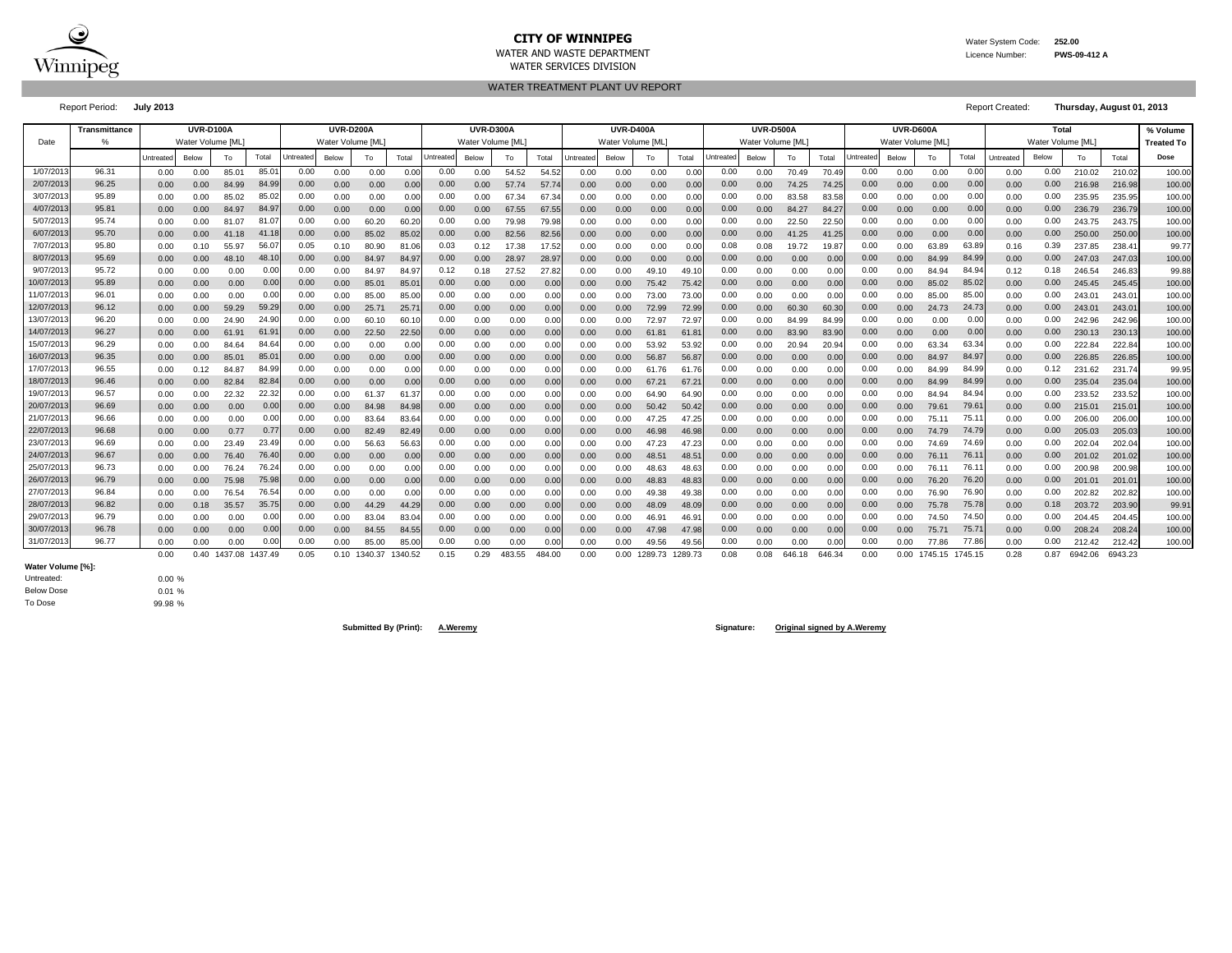

# **CITY OF WINNIPEG** WATER MATER WATER System Code: 252.00

WATER SERVICES DIVISION

WATER TREATMENT PLANT UV REPORT

Report Period: **July 2013** Report Created: **Thursday, August 01, 2013**

Reactor: **UVR-100A**

|            |           | <b>UV Dose</b>     |                |                  | <b>Reactor Flow</b> |           |           |               |               | <b>Average UV Lamp Intensity</b> |                  |               |           |           |           |         |         |         |         | <b>UV Lamp Status</b> |         |         |         |         | % Volume Treated   |           |                   | <b>Daily Totals</b> |         |
|------------|-----------|--------------------|----------------|------------------|---------------------|-----------|-----------|---------------|---------------|----------------------------------|------------------|---------------|-----------|-----------|-----------|---------|---------|---------|---------|-----------------------|---------|---------|---------|---------|--------------------|-----------|-------------------|---------------------|---------|
| Date       |           | mJ/cm <sup>2</sup> |                |                  | <b>MLD</b>          |           |           |               |               |                                  | W/m <sup>2</sup> |               |           |           |           |         |         |         |         | Hours                 |         |         |         |         | to Validate        |           | Water Volume [ML] |                     |         |
|            | Min.      | Max.               | Avg            | Min.             | Max.                | Avg.      | $1 - 1$   | $1 - 2$       | $1 - 3$       | $2 - 1$                          | $2 - 2$          | $2 - 3$       | $3 - 1$   | $3 - 2$   | $3 - 3$   | $1 - 1$ | $1 - 2$ | $1 - 3$ | $2 - 1$ | $2 - 2$               | $2 - 3$ | $3 - 1$ | $3 - 2$ | $3 - 3$ | <b>Conditions</b>  | Untreated | <b>Below Dose</b> | To Dose             | Total   |
| 1/07/201   | 19.6      | 26.6               | 23.9           | 79.6             | 90.1                | 85.0      | 265.2     | 135.9         | 135.9         | 203.1                            | 135.9            | 135.9         | OL        | <b>OL</b> | OL        | 2252    | 2122    | 2525    | 1424    | 4123                  | 4121    | 3027    | 1694    | 4517    | 100.00             | 0.00      | 0.00              | 85.01               | 85.01   |
| 2/07/2013  | 19.4      | 26.8               | 23.9           | 80.5             | 90.5                | 85.0      | 264.5     | 135.9         | 135.9         | 202.8                            | 136.0            | 135.9         | <b>OL</b> | OL        | <b>OL</b> | 2276    | 2146    | 2549    | 1448    | 4147                  | 4145    | 3027    | 1694    | 4517    | 100.00             | 0.00      | 0.00              | 84.99               | 84.99   |
| 3/07/2013  | 19.7      | 24.7               | 23.9           | 81.1             | 89.1                | 85.0      | 262.6     | 135.9         | 135.9         | 195.3                            | 135.9            | 135.9         | OL        | OL        | OL        | 2300    | 2171    | 2574    | 1473    | 4171                  | 4170    | 3027    | 1694    | 4517    | 100.00             | 0.00      | 0.00              | 85.02               | 85.02   |
| 4/07/2013  | 19.7      | 27.1               | 23.9           | 80.5             | 89.7                | 85.0      | 262.0     | 135.9         | 135.9         | 192.7                            | 135.9            | 135.9         | <b>OL</b> | <b>OL</b> | <b>OL</b> | 2324    | 2195    | 2598    | 1497    | 4195                  | 4194    | 3027    | 1694    | 4517    | 100.00             | 0.00      | 0.00              | 84.97               | 84.97   |
| 5/07/2013  | 19.6      | 26.0               | 24.0           | 60.8             | 104.7               | 81        | 262.5     | 129.7         | 129.7         | 192.2                            | 129.8            | 129.7         | OL        | <b>OL</b> | OL        | 2348    | 2219    | 2622    | 1521    | 4219                  | 4218    | 3027    | 1694    | 4517    | 100.00             | 0.00      | 0.00              | 81.07               | 81.07   |
| 6/07/2013  | 0.0       | 45.0               | 24.0           | 0.0              | 83.7                | 79.9      | 261.6     | 128.0         | 128.0         | 193.6                            | 128.0            | 128.0         | <b>OL</b> | <b>OL</b> | <b>OL</b> | 2361    | 2232    | 2634    | 1533    | 4232                  | 4230    | 3027    | 1694    | 4517    | 100.00             | 0.00      | 0.00              | 41.18               | 41.18   |
| 7/07/2013  | 0.0       | 67.6               | 25.9           | 0.0              | 81.2                | 75.8      | 256.8     | 107.3         | 101.5         | 192.3                            | 118.4            | 107.9         | 249.9     | 82.1      | 53.6      | 2379    | 2249    | 2652    | 1551    | 4250                  | 4248    | 3045    | 1712    | 4535    | 99.82              | 0.00      | 0.10              | 55.97               | 56.07   |
| 8/07/2013  | 0.0       | 39.9               | 26.5           | 0.0 <sub>1</sub> | 81.0                | 76.9      | 161.9     | 111.4         | 108.7         | 199.5                            | 118.3            | 106.5         | 254.6     | 98.2      | 88.0      | 2394    | 2264    | 2667    | 1563    | 4262                  | 4260    | 3060    | 1727    | 4550    | 100.00             | 0.00      | 0.00              | 48.10               | 48.10   |
| 9/07/2013  | OL.       | OL                 | O              | OL               | OL                  | O         | OL        | OL            | OL            | <b>OL</b>                        | OL               | OL            | OL        | OL        | OL        | 2394    | 2264    | 2667    | 1563    | 4262                  | 4260    | 3060    | 1727    | 4550    | OL                 | 0.00      | 0.00              | 0.00                | 0.00    |
| 10/07/2013 | <b>OL</b> | <b>OL</b>          | <b>OI</b>      | OL               | <b>OL</b>           | <b>OL</b> | OL        | <b>OL</b>     | <b>OL</b>     | <b>OL</b>                        | <b>OL</b>        | <b>OL</b>     | OL        | <b>OL</b> | <b>OL</b> | 2394    | 2264    | 2667    | 1563    | 4262                  | 4260    | 3060    | 1727    | 4550    | OL                 | 0.00      | 0.00              | 0.00                | 0.00    |
| 11/07/2013 | $\Omega$  | OL                 | <b>OI</b>      | OL.              | $\Omega$            | O         | OL        | <sup>OL</sup> | <sup>OL</sup> | OL                               | <sup>OL</sup>    | <sup>OL</sup> | OL        | $\Omega$  | OL        | 2394    | 2264    | 2667    | 1563    | 4262                  | 4260    | 3060    | 1727    | 4550    | <b>OL</b>          | 0.00      | 0.00              | 0.00                | 0.00    |
| 12/07/2013 |           | 17.8 105.5         | 24.3           |                  | 4.1 101.5           | 85.0      | 97.1      | 116.1         | 110.9         | 180.9                            | 119.4            | 109.1         | 266.3     | 100.9     | 96.       | 2410    | 2281    | 2684    | 1577    | 4275                  | 4274    | 3077    | 1743    | 4567    | 100.00             | 0.00      | 0.00              | 59.29               | 59.29   |
| 13/07/2013 | 0.0       | 44.4               | 24.3           | 0.0              | 90.5                | 84.9      | 86.2      | 108.3         | 107.8         | 204.4                            | 119.4            | 110.0         | 255.9     | 92.7      | 86.3      | 2417    | 2288    | 269'    | 1584    | 4282                  | 4281    | 3084    | 1750    | 4574    | 100.00             | 0.00      | 0.00              | 24.90               | 24.90   |
| 14/07/2013 |           | 17.6 103.0         | 24.3           | 4.1              | 99.4                | 84.2      | 85.6      | 107.4         | 102.9         | 196.8                            | 117.6            | 108.9         | 269.1     | 89.2      | 85.5      | 2435    | 2306    | 2708    | 1601    | 4300                  | 4298    | 3101    | 1768    | 4591    | 100.00             | 0.00      | 0.00              | 61.91               | 61.91   |
| 15/07/2013 | 16.0      | 26.2               | 24.3           | 79.9             | 88.3                | 84.6      | 85.9      | 104.9         | 101.6         | 199.6                            | 114.7            | 105.5         | 256.6     | 89.7      | 86.       | 2459    | 2330    | 2732    | 1625    | 4324                  | 4322    | 3125    | 1792    | 4615    | 100.00             | 0.00      | 0.00              | 84.64               | 84.64   |
| 16/07/2013 |           | 16.3 25.8          | 24.2           | 80.4             | 87.9                | 85.0      | 86.0      | 104.1         | 100.2         | 199.0                            | 113.6            | 103.9         | 256.0     | 89.5      | 86.       | 2483    | 2354    | 2756    | 1649    | 4348                  | 4346    | 3149    | 1816    | 4639    | 100.00             | 0.00      | 0.00              | 85.01               | 85.01   |
| 17/07/201  | 16.9      | 25.5               | 23.5           | 78.3             | 89.7                | 85.       | 82.6      | 101.6         | 94.2          | 195.8                            | 110.8            | 100.4         | 255.8     | 87.3      | 86.       | 2507    | 2378    | 2780    | 1673    | 4372                  | 4370    | 3173    | 1840    | 4663    | 99.86              | 0.00      | 0.12              | 84.87               | 84.99   |
| 18/07/2013 | 17.5      | 25.2               | 23.3           | 74.5             | 90.3                | 82.8      | 79.6      | 98.4          | 91.1          | 191.7                            | 109.2            | 98.3          | 255.4     | 86.3      | 84.7      | 2531    | 2402    | 2804    | 1697    | 4396                  | 4394    | 3197    | 1864    | 4687    | 100.00             | 0.00      | 0.00              | 82.84               | 82.84   |
| 19/07/2013 | 0.0       | 40.8               | 22.0           | 0.0              | 85.7                | 79.6      | 71.1      | 98.5          | 91.8          | 194.1                            | 109.7            | 98.2          | 253.0     | 87.3      | 81.3      | 2538    | 2409    | 2811    | 1704    | 4403                  | 4401    | 3204    | 1871    | 4694    | 100.00             | 0.00      | 0.00              | 22.32               | 22.32   |
| 20/07/2013 | <b>OL</b> | OL                 | O <sub>l</sub> | OL               | <b>OL</b>           | <b>OL</b> | <b>OL</b> | <b>OL</b>     | <b>OL</b>     | <b>OL</b>                        | <b>OL</b>        | <b>OL</b>     | OL        | <b>OL</b> | <b>OL</b> | 2538    | 2409    | 2811    | 1704    | 4403                  | 4401    | 3204    | 1871    | 4694    | <b>OL</b>          | 0.00      | 0.00              | 0.00                | 0.00    |
| 21/07/2013 | $\Omega$  | OL                 | O              | OL               | OL                  | O         | OL        | OL            | OL            | OL                               | OL               | <b>OL</b>     | OL        | OL        | Ol        | 2538    | 2409    | 281'    | 1704    | 4403                  | 4401    | 3204    | 187     | 4694    | OL                 | 0.00      | 0.00              | 0.00                | 0.00    |
| 22/07/2013 | 0.0       | 65.7               | 24.7           | 0.0              | 80.8                | 71.6      | 63.4      | 99.5          | 80.1          | 161.1                            | 103.3            | 95.7          | 239.2     | 74.8      | 75.3      | 2538    | 2409    | 2811    | 1704    | 4403                  | 4401    | 3204    | 1871    | 4694    | 100.00             | 0.00      | 0.00              | 0.77                | 0.77    |
| 23/07/2013 |           | 17.9 106.6         | 24.2           | 0.0              | 78.3                | 76.2      | 249.3     | 127.7         | 140.1         | 194.9                            | 106.5            | 132.5         | 238.2     | 120.8     | 168.4     | 2546    | 2416    | 2819    | 1705    | 4404                  | 4402    | 3212    | 1879    | 4702    | 99.99              | 0.00      | 0.00              | 23.49               | 23.49   |
| 24/07/2013 | 19.7      | 27.1               | 24.0           | 73.1             | 80.1                | 76.4      | 221.4     | 122.5         | 136.7         | <b>OL</b>                        | <b>OL</b>        | OL.           | 258.1     | 122.3     | 148.4     | 2570    | 2440    | 2843    | 1705    | 4404                  | 4402    | 3236    | 1903    | 4726    | 100.00             | 0.00      | 0.00              | 76.40               | 76.40   |
| 25/07/2013 | 19.0      | 24.9               | 24.0           | 72.1             | 79.9                | 76.       | 165.3     | 122.1         | 123.1         | OL                               | OL               | <b>OL</b>     | 246.8     | 122.1     | 126.2     | 2594    | 2464    | 2867    | 1705    | 4404                  | 4402    | 3260    | 1927    | 4750    | 100.00             | 0.00      | 0.00              | 76.24               | 76.24   |
| 26/07/2013 | 19.3      | 24.8               | 24.0           | 72.5             | 79.8                | 76.0      | 149.3     | 121.7         | 121.7         | OL                               | <b>OL</b>        | OL.           | 244.8     | 121.7     | 125.2     | 2618    | 2488    | 2891    | 1705    | 4404                  | 4402    | 3284    | 1951    | 4774    | 100.00             | 0.00      | 0.00              | 75.98               | 75.98   |
| 27/07/2013 | 19.2      | 27.5               | 24.0           | 72.9             | 80.6                | 76.6      | 142.6     | 122.6         | 122.6         | OL                               | OL               | <b>OL</b>     | 246.5     | 122.6     | 125.5     | 2642    | 2512    | 2915    | 1705    | 4404                  | 4402    | 3308    | 1975    | 4798    | 100.00             | 0.00      | 0.00              | 76.54               | 76.54   |
| 28/07/2013 | 0.0       | 24.7               | 23.9           | 0.0 <sub>1</sub> | 80.4                | 76.9      | 139.3     | 123.3         | 123.7         | OL                               | <b>OL</b>        | <b>OL</b>     | 249.0     | 123.3     | 129.3     | 2653    | 2524    | 2926    | 1705    | 4404                  | 4402    | 3319    | 1986    | 4809    | 99.49              | 0.00      | 0.18              | 35.57               | 35.75   |
| 29/07/2013 | OL        | OL                 | <b>OI</b>      | OL               | OL                  | O         | OL        | OL            | OL            | OL                               | OL               | OL            | OL        | 0L        | O         | 2653    | 2524    | 2926    | 1705    | 4404                  | 4402    | 3319    | 1986    | 4809    | <b>OL</b>          | 0.00      | 0.00              | 0.00                | 0.00    |
| 30/07/2013 | <b>OL</b> | <b>OL</b>          | <b>OI</b>      | <b>OL</b>        | OL                  | <b>OL</b> | OL        | <b>OL</b>     | <b>OL</b>     | <b>OL</b>                        | <b>OL</b>        | <b>OL</b>     | <b>OL</b> | <b>OL</b> | <b>OL</b> | 2653    | 2524    | 2926    | 1705    | 4404                  | 4402    | 3319    | 1986    | 4809    | <b>OL</b>          | 0.00      | 0.00              | 0.00                | 0.00    |
| 31/07/2013 | <b>OL</b> | OL                 | O              | OL               | OL                  | $\Omega$  | OL        | OL            | OL            | <b>OL</b>                        | OL               | OL            | OL        | OL        | OL        | 2653    | 2524    | 2926    | 1705    | 4404                  | 4402    | 3319    | 1986    | 4809    | OL                 | 0.00      | 0.00              | 0.00                | 0.00    |
|            |           |                    |                |                  |                     |           |           |               |               |                                  |                  |               |           |           |           |         |         |         |         |                       |         |         |         |         | <b>Total IMLI:</b> | 0.00      | 0.40              | 1437.08             | 1437.49 |

### **Water Volume [%]:**

 $0.00 \%$ 0.03 % 99.97 % To Dose Below Dose Untreated:

2. OL - Off Line

Notes: 1. UV Comparative Dose: 18.1 mj/cm<sup>2</sup> notes: 18.1 mj/cm<sup>2</sup> notes: 18.1 mj/cm<sup>2</sup> notes: 18.1 mj/cm<sup>2</sup> notes: 19.1 mj/cm<sup>2</sup> notes: 19.1 mj/cm<sup>2</sup> notes: 19.1 mj/cm<sup>2</sup> notes: 19.1 mj/cm<sup>2</sup> notes: 19.1 mj/cm<sup>2</sup> notes: 19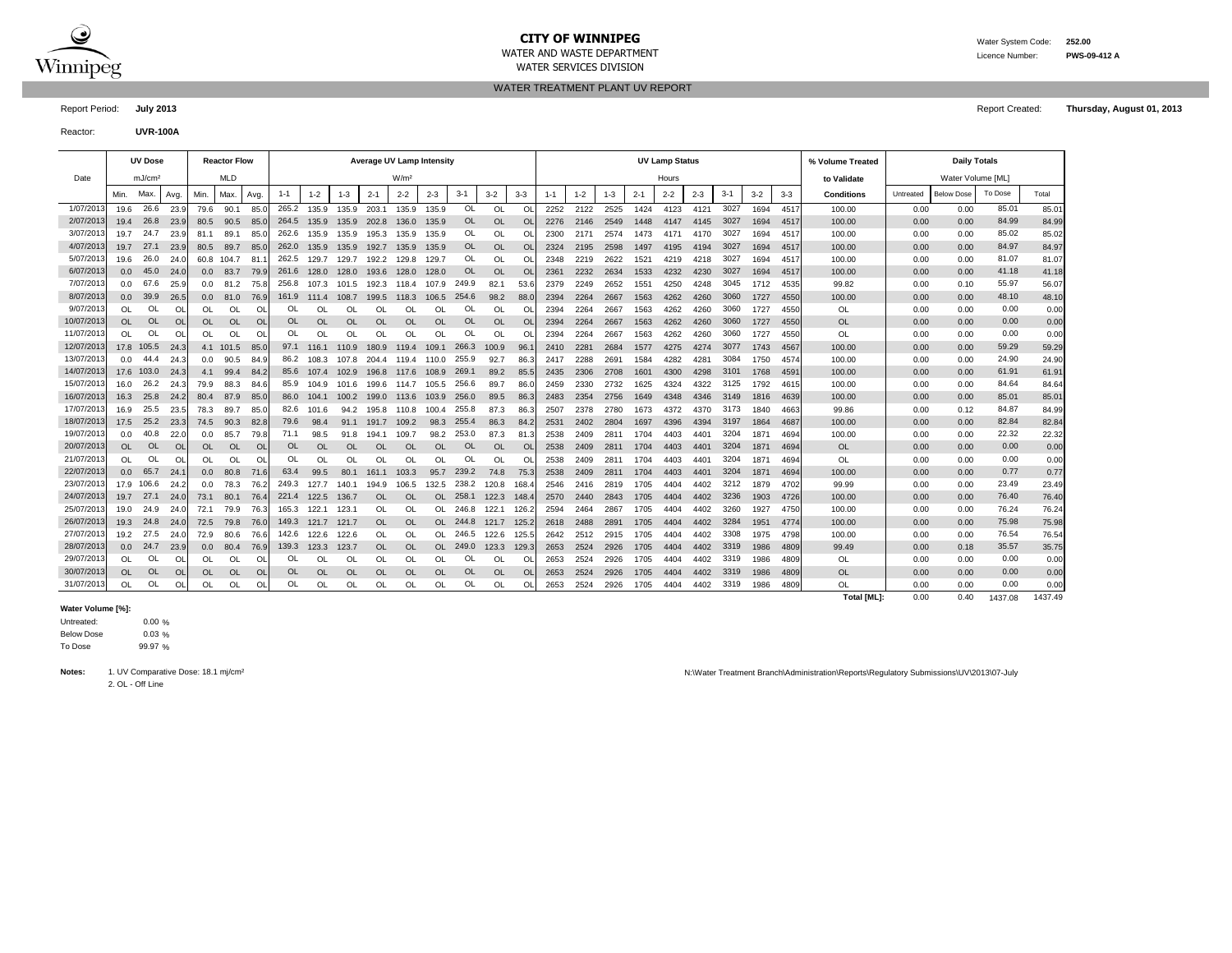

# **CITY OF WINNIPEG** Water System Code: 252.00

WATER TREATMENT PLANT UV REPORT

Reactor: **UVR-200A**

Report Period: **July 2013** Report Created: **Thursday, August 01, 2013**

|           |           | <b>UV Dose</b>     |           |           | <b>Reactor Flow</b> |           |         |           |           |                | <b>Average UV Lamp Intensity</b> |           |           |           |         |      |         |      |         | <b>UV Lamp Status</b> |         |         |         |       | % Volume Treated  |           | <b>Daily Totals</b> |         |       |
|-----------|-----------|--------------------|-----------|-----------|---------------------|-----------|---------|-----------|-----------|----------------|----------------------------------|-----------|-----------|-----------|---------|------|---------|------|---------|-----------------------|---------|---------|---------|-------|-------------------|-----------|---------------------|---------|-------|
| Date      |           | mJ/cm <sup>2</sup> |           |           | <b>MLD</b>          |           |         |           |           |                | W/m <sup>2</sup>                 |           |           |           |         |      |         |      |         | Hours                 |         |         |         |       | to Validate       |           | Water Volume [ML]   |         |       |
|           | Min.      | Max.               | Ava.      | Min.      | Max.                | Ava.      | $1 - 1$ | $1 - 2$   | $1 - 3$   | $2 -$          | $2 - 2$                          | $2 - 3$   | $3 - 1$   | $3 - 2$   | $3 - 3$ |      | $1 - 2$ | -3   | $2 - 1$ | $2 - 2$               | $2 - 3$ | $3 - 1$ | $3 - 2$ | $3-3$ | <b>Conditions</b> | Untreated | <b>Below Dose</b>   | To Dose | Total |
| 1/07/2013 | OL        | OL                 |           | OL        | <b>OL</b>           | $\Omega$  | OL      |           |           | OL.            |                                  | OL        | OL.       | OL        | $\sim$  | 3610 | 3609    | 3610 | 2960    | 2444                  | 113     | 3654    | 3655    | 3654  | 0L                | 0.00      | 0.00                | 0.00    | 0.00  |
| 2/07/2013 | <b>OL</b> | OL                 | <b>OL</b> | <b>OL</b> | OL                  | <b>OL</b> | OL      | <b>OL</b> | <b>OL</b> | OL.            | <b>OL</b>                        | <b>OL</b> | <b>OL</b> | OL        |         | 3610 | 3609    | 3610 | 2960    | 2444                  | 113     | 3654    | 3655    | 3654  | <b>OL</b>         | 0.00      | 0.00                | 0.00    | 0.00  |
| 3/07/2013 |           |                    |           | OL        | <b>OL</b>           |           |         |           |           | <sup>O</sup> L |                                  | Ōl        |           |           |         | 3610 | 3609    | 3610 | 2960    | 2444                  |         | 3654    | 3655    | 3654  | OL                | 0.00      | 0.00                | 0.00    | 0.00  |
| 4/07/2013 | <b>OL</b> | <b>OL</b>          | <b>OL</b> | <b>OL</b> | OL.                 | <b>OL</b> | OL      | <b>OL</b> | <b>OL</b> | <b>OL</b>      |                                  | <b>OL</b> | <b>OL</b> | <b>OL</b> |         | 3610 | 3609    | 3610 | 2960    | 2444                  | 113     | 3654    | 3655    | 3654  | <b>OL</b>         | 0.00      | 0.00                | 0.00    | 0.00  |
| 5/07/2013 | 18.4      | 96.2               | 24.2      |           | 108.5               | 82.2      | 158.3   | 84.0      | 83.7      | 221.5          | 63.                              | 97.7      | 295.7     | 83.6      | 85.     | 3627 | 3627    | 3627 | 2978    | 2462                  | 13'     | 3672    | 3672    | 3672  | 100.00            | 0.00      | 0.00                | 60.20   | 60.20 |
| 6/07/2013 | 20.4      | 25.3               | 24.2      | 75.8      | 99.8                | 85.0      | 179.5   | 86.4      | 86.5      | 229.9          | 182.5                            | 107.5     | 309.4     | 86.3      | 109.2   | 3651 | 3651    | 3651 | 3002    | 2486                  | 155     | 3696    | 3696    | 3696  | 100.00            | 0.00      | 0.00                | 85.02   | 85.02 |
| 7/07/2013 |           | $0.0$ 108.4        | 24.4      | 0.0       | 101.8               | 84.       | 210.2   | 90.7      | 104.5     | 229.0          | 206.6                            | 136.3     | 297.1     | 86.4      | 116.2   | 3674 | 3674    | 3674 | 3025    | 2509                  | 178     | 3717    | 3718    | 3717  | 99.81             | 0.05      | 0.10                | 80.90   | 81.06 |
| 8/07/2013 | 21.1      | 30.6               | 24.2      | 62.3      | 90.9                | 85.0      | 236.6   | 135.8     | 141.9     | 223.8          | 227.2                            | 195.6     | <b>OL</b> | OL        |         | 3698 | 3698    | 3698 | 3049    | 2533                  | 202     | 3717    | 3718    | 3717  | 100.00            | 0.00      | 0.00                | 84.97   | 84.97 |
| 9/07/2013 | 20.9      | 33.3               | 24.2      | 62.8      | 92.4                | 85.       | 243.2   | 135.9     | 175.8     | 217.0          | 229.3                            | 216.0     |           | OL        |         |      | 3722    |      | 3073    | 2557                  | 226     | 3717    | 3718    | 3717  | 100.00            | 0.00      | 0.00                | 84.97   | 84.97 |
| 0/07/2013 | 21.0      | 32.5               | 24.2      | 81.5      | 88.1                | 85.0      | 240.9   | 135.9     | 182.0     | 213.4          | 228.3                            | 209.0     | <b>OL</b> | <b>OL</b> |         | 3746 | 3746    | 3746 | 3097    | 2581                  | 250     | 3717    | 3718    | 3717  | 100.00            | 0.00      | 0.00                | 85.01   | 85.01 |
| 1/07/2013 | 21.1      | 31.9               | 24.2      | 81.9      | 88.7                | 85.       | 240.7   | 135.9     | 175.5     | 212.3          | 228.5                            | 205.0     | OL        | OL        |         | 3770 | 3770    | 3770 | 3121    | 2605                  | 274     | 3717    | 3718    | 3717  | 100.00            | 0.00      | 0.00                | 85.00   | 85.00 |
| 2/07/2013 | 0.0       | 52.7               | 24.2      | 0.0       | 87.9                | 84.9      | 243.4   | 135.8     | 175.7     | 213.0          | 232.2                            | 209.3     | <b>OL</b> | <b>OL</b> |         | 3777 | 3777    | 3778 | 3128    | 2612                  | 281     | 3717    | 3718    | 3717  | 100.00            | 0.00      | 0.00                | 25.71   | 25.71 |
|           |           |                    |           |           |                     |           |         |           |           |                |                                  |           |           |           |         |      |         |      |         |                       |         |         |         |       |                   |           |                     |         |       |

| 119112913  |               | <b>100.4</b> | 24.4      | v.v  | 101.8     | 64.7      | 21 U.Z            |             | 90.7 104.5  | <b>ZZY.U</b>                  | <b>200.0</b> | 136.3         | 291.1     | 86.4      | 116.2         | 5674 | -3674 | - 3674 | 30Z5 | 2509 | 178 | -31.11 | 3718 | - 3717        | 99.81     | U.U5 | <b>0.10</b> | on.an | 81.Ub |
|------------|---------------|--------------|-----------|------|-----------|-----------|-------------------|-------------|-------------|-------------------------------|--------------|---------------|-----------|-----------|---------------|------|-------|--------|------|------|-----|--------|------|---------------|-----------|------|-------------|-------|-------|
| 8/07/2013  | 21.1          | 30.6         | 24.2      | 62.3 | 90.9      | 85.0      | 236.6             | 135.8 141.9 |             | 223.8                         | 227.2        | 195.6         | OL        | <b>OL</b> | <sup>OL</sup> | 3698 | 3698  | 3698   | 3049 | 2533 | 202 | 3717   | 3718 | 3717          | 100.00    | 0.00 | 0.00        | 84.97 | 84.97 |
| 9/07/2013  | 20.9          | 33.3         | 24.2      | 62.8 | 92.4      | 85.0      | 243.2             |             |             | 135.9 175.8 217.0 229.3       |              | 216.0         | OL        | OL        |               | 3722 | 3722  | 3722   | 3073 | 2557 | 226 | 3717   | 3718 | 3717          | 100.00    | 0.00 | 0.00        | 84.97 | 84.97 |
| 10/07/2013 |               | 21.0 32.5    | 24.2      | 81.5 | 88.1      | 85.0      |                   |             |             | 240.9 135.9 182.0 213.4 228.3 |              | 209.0         | OL        | <b>OL</b> | <b>OL</b>     | 3746 | 3746  | 3746   | 3097 | 2581 | 250 | 3717   | 3718 | 3717          | 100.00    | 0.00 | 0.00        | 85.01 | 85.01 |
| 11/07/2013 | 21.1          | 31.9         | 24.2      | 81.9 | 88.7      | 85.0      | 240.7             |             | 135.9 175.5 | 212.3                         | 228.5        | 205.0         | OL        | OL        |               | 3770 | 3770  | 3770   | 3121 | 2605 | 274 | 3717   | 3718 | 3717          | 100.00    | 0.00 | 0.00        | 85.00 | 85.00 |
| 12/07/2013 |               | $0.0$ 52.7   | 24.2      | 0.0  | 87.9      | 84.9      |                   |             |             | 243.4 135.8 175.7 213.0 232.2 |              | 209.3         | OL.       | <b>OL</b> | <b>OL</b>     | 3777 | 3777  | 3778   | 3128 | 2612 | 281 | 3717   | 3718 | 3717          | 100.00    | 0.00 | 0.00        | 25.71 | 25.71 |
| 13/07/2013 |               | 18.2 100.5   | 24.2      |      | 5.4 104.1 | 85.0      | 176.7             | 126.6       | 153.5       | 204.7                         | 213.0        | 191.4         | 292.3     | 131.7     | 131.8         | 3779 | 3779  | 3779   | 3145 | 2629 | 298 | 3734   | 3735 | 3734          | 100.00    | 0.00 | 0.00        | 60.10 | 60.10 |
| 14/07/2013 |               | $0.0$ 34.8   | 24.2      | 0.0  | 88.0      | 84.9      | OL.               | <b>OL</b>   | <b>OL</b>   | 202.7                         | 212.8        | 193.0         | 296.8     | 135.7     | 135.7         | 3779 | 3779  | 3779   | 3152 | 2635 | 305 | 3741   | 3741 | 3741          | 100.00    | 0.00 | 0.00        | 22.50 | 22.50 |
| 15/07/2013 | OL            | OL           | OL        | OL   | OL        | 0L        | OL                | OL          | OL          | OL                            | OL           | <sup>OL</sup> |           | OL        | O             | 3779 | 3779  | 3779   | 3152 | 2635 | 305 | 3741   | 3741 | $374^{\circ}$ | OL        | 0.00 | 0.00        | 0.00  | 0.00  |
| 16/07/2013 | OL.           | <b>OL</b>    | <b>OL</b> | OL   | <b>OL</b> | <b>OL</b> | OL.               | <b>OL</b>   | <b>OL</b>   | <b>OL</b>                     | <b>OL</b>    | <b>OL</b>     | OL        | <b>OL</b> | <b>OL</b>     | 3779 | 3779  | 3779   | 3152 | 2635 | 305 | 3741   | 3741 | 3741          | OL.       | 0.00 | 0.00        | 0.00  | 0.00  |
| 17/07/2013 | <sub>OL</sub> | OL           | <b>OL</b> | OL   | OL        | OL        | OL.               | OL          | OL          | OL                            | OL           | OL            | OL        | OL        | 0L            | 3779 | 3779  | 3779   | 3152 | 2635 | 305 | 3741   | 3741 | 3741          | OL        | 0.00 | 0.00        | 0.00  | 0.00  |
| 18/07/2013 | OL            | OL           | <b>OL</b> | OL   | <b>OL</b> | OL        | OL.               | <b>OL</b>   | <b>OL</b>   | <b>OL</b>                     | OL           | <b>OL</b>     | OL        | <b>OL</b> | $\Omega$      | 3779 | 3779  | 3779   | 3152 | 2635 | 305 | 3741   | 3741 | 3741          | OL        | 0.00 | 0.00        | 0.00  | 0.00  |
| 19/07/2013 |               | 18.9 107.3   | 24.3      | 3.5  | 99.9      | 85.0      | 199.8             | 119.9       | 150.5       | 198.2                         | 199.4        | 178.5         | 279.0     | 125.8     | 128.4         | 3783 | 3782  | 3783   | 3169 | 2653 | 322 | 3758   | 3759 | 3758          | 100.00    | 0.00 | 0.00        | 61.37 | 61.37 |
| 20/07/2013 | 21.3          | 28.5         | 24.2      | 82.1 | 88.3      | 85.0      | OL.               | <b>OL</b>   | <b>OL</b>   | 196.9                         | 196.4        | 176.3         | 289.3     | 135.9     | 136.0         | 3783 | 3782  | 3783   | 3193 | 2677 | 346 | 3782   | 3783 | 3782          | 100.00    | 0.00 | 0.00        | 84.98 | 84.98 |
| 21/07/2013 | 21.3          | 28.3         | 24.2      | 81.3 | 87.7      | 83.7      | OL.               | OL          |             | 199.4                         | 198.7        | 170.0         | 294.9     | 133.8     | 133.9         | 3783 | 3782  | 3783   | 3217 | 2701 | 370 | 3806   | 3807 | 3806          | 100.00    | 0.00 | 0.00        | 83.64 | 83.64 |
| 22/07/2013 |               | $0.0$ 102.7  | 24.2      | 0.0  | 85.7      | 83.2      | 220.3             | 132.6       | 145.2       | 202.3                         | 206.8        | 167.2         | 294.5     | 130.8     | 131.7         | 3796 | 3795  | 3796   | 3241 | 2724 | 394 | 3817   | 3818 | 3817          | 100.00    | 0.00 | 0.00        | 82.49 | 82.49 |
| 23/07/2013 |               | 0.0 50.0     | 24.2      | 0.0  | 85.6      | 81.7      | 234.2             | 130.7       | 144.5       | 203.8                         | 213.6        | 168.9         | 0L        | OL        | ΩI            | 3812 | 3812  | 3813   | 3257 | 2741 | 410 | 3817   | 3818 | 381           | 100.00    | 0.00 | 0.00        | 56.63 | 56.63 |
| 24/07/2013 | OL.           | <b>OL</b>    | <b>OL</b> | OL   | <b>OL</b> | <b>OL</b> | <b>OL</b>         | <b>OL</b>   | <b>OL</b>   | <b>OL</b>                     | OL           | <b>OL</b>     | <b>OL</b> | <b>OL</b> |               | 3812 | 3812  | 3813   | 3257 | 2741 | 410 | 3817   | 3818 | -3817         | <b>OL</b> | 0.00 | 0.00        | 0.00  | 0.00  |
| 25/07/2013 | OL.           | OL.          | OL        |      | OL        |           | OL.               | OL          | OL          | OL                            | OL           | OL            | OL        | OL        |               | 3812 | 3812  | 3813   | 3257 | 2741 | 410 | 3817   | 3818 | 381           | OL        | 0.00 | 0.00        | 0.00  | 0.00  |
| 26/07/2013 | OL            | <b>OL</b>    | OL        | OL   | <b>OL</b> | <b>OL</b> | OL.               | OL          | <b>OL</b>   | <b>OL</b>                     | OL           | <b>OL</b>     | OL        | <b>OL</b> | $\Omega$      | 3812 | 3812  | 3813   | 3257 | 2741 | 410 | 3817   | 3818 | 3817          | <b>OL</b> | 0.00 | 0.00        | 0.00  | 0.00  |
| 27/07/2013 | OL.           | OL           | OL        | OL   | 0L        | OL        | OL                | OL          | OL          | OL                            | <b>OL</b>    | <b>OL</b>     | OL        | OL        |               | 3812 | 3812  | 3813   | 3257 | 2741 | 410 | 3817   | 3818 | 381           | OL        | 0.00 | 0.00        | 0.00  | 0.00  |
| 28/07/2013 |               | 17.7 107.4   | 24.2      | 2.4  | 85.0      | 82.6      | 231.3             | 131.5       | 140.1       | 205.7                         | 212.0        | 169.0         | 230.4     | 83.8      | 86.7          | 3825 | 3825  | 3825   | 3270 | 2754 | 423 | 3818   | 3819 | 3818          | 100.00    | 0.00 | 0.00        | 44.29 | 44.29 |
| 29/07/2013 | 21.3          | 29.6         | 24.1      | 80.8 | 86.9      | 83.1      | 240.8             | 132.8 137.7 |             | 204.9                         | 221.0        | 173.7         | OL        | OL        |               | 3849 | 3849  | 3849   | 3294 | 2778 | 447 | 3818   | 3819 | 3818          | 100.00    | 0.00 | 0.00        | 83.04 | 83.04 |
| 30/07/2013 | 21.2          | 29.2         | 24.1      | 80.5 | 87.9      | 84.5      | 242.5             | 135.2       | 135.4       | 203.2                         | 223.9        | 175.2         | <b>OL</b> | <b>OL</b> |               | 3873 | 3873  | 3873   | 3318 | 2802 | 471 | 3818   | 3819 | 3818          | 100.00    | 0.00 | 0.00        | 84.55 | 84.55 |
| 31/07/2013 |               | 21.2 29.6    | 24.1      | 81.0 | 89.0      | 85.0      | 242.3 135.8 135.9 |             |             | 202.1                         | 223.1        | 173.2         | OL        | OL        | OL            | 3897 | 3897  | 3897   | 3342 | 2826 | 495 | 3818   | 3819 | 3818          | 100.00    | 0.00 | 0.00        | 85.00 | 85.00 |

### **Water Volume [%]:**

0.00 %  $0.01%$ 99.99 % To Dose Below Dose Untreated:

2. OL - Off Line

Notes: 1. UV Comparative Dose: 18.1 mj/cm<sup>2</sup> and the state of the state of the state of the state of the state of the state of the state of the state of the state of the state of the state of the state of the state of the

**Total [ML]:** 0.05 0.10 1340.52 1340.37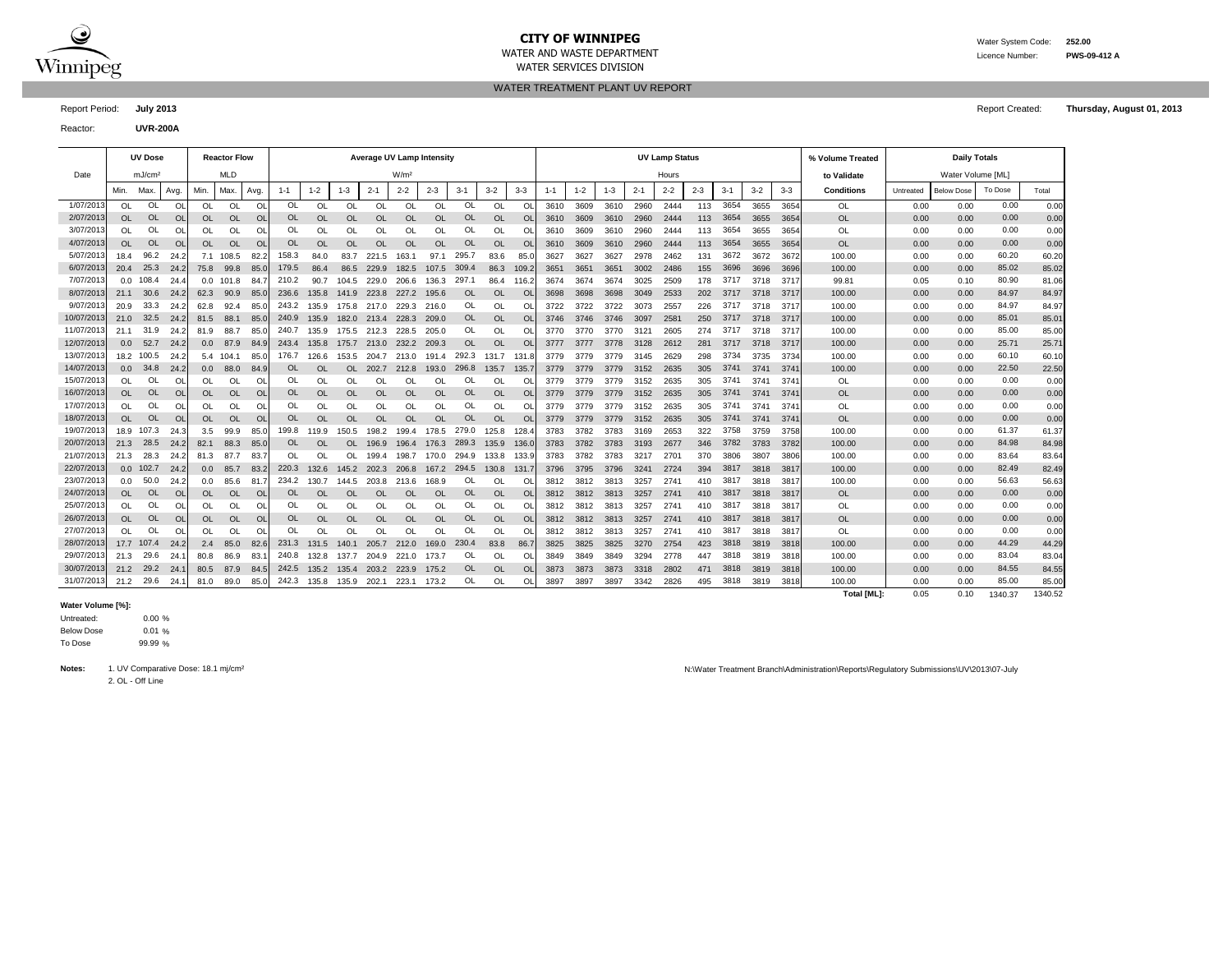

# **CITY OF WINNIPEG** Water System Code: 252.00

WATER SERVICES DIVISION

WATER AND WASTE DEPARTMENT Licence Number: **PWS-09-412 A**

WATER TREATMENT PLANT UV REPORT

Report Period: **July 2013** Report Created: **Thursday, August 01, 2013**

Reactor: **UVR-300A**

|            |           | <b>UV Dose</b>     |           |                  | <b>Reactor Flow</b> |           |           |           |           | Average UV Lamp Intensity |                  |           |           |           |           |         |         |         |         | <b>UV Lamp Status</b> |         |       |         |         | % Volume Treated   |           | <b>Daily Totals</b> |         |        |
|------------|-----------|--------------------|-----------|------------------|---------------------|-----------|-----------|-----------|-----------|---------------------------|------------------|-----------|-----------|-----------|-----------|---------|---------|---------|---------|-----------------------|---------|-------|---------|---------|--------------------|-----------|---------------------|---------|--------|
| Date       |           | mJ/cm <sup>2</sup> |           |                  | <b>MLD</b>          |           |           |           |           |                           | W/m <sup>2</sup> |           |           |           |           |         |         |         |         | Hours                 |         |       |         |         | to Validate        |           | Water Volume [ML]   |         |        |
|            | Min.      | Max                | Avg.      | Min.             | Max.                | Avg.      | $1 - 1$   | $1 - 2$   | $1 - 3$   | $2 - 1$                   | $2 - 2$          | $2 - 3$   | $3 - 1$   | $3 - 2$   | $3 - 3$   | $1 - 1$ | $1 - 2$ | $1 - 3$ | $2 - 1$ | $2 - 2$               | $2 - 3$ | $3-1$ | $3 - 2$ | $3 - 3$ | <b>Conditions</b>  | Untreated | <b>Below Dose</b>   | To Dose | Total  |
| 1/07/2013  | 21.4      | 25.1               | 24.2      | 51.1             | 58.7                | 54.5      | 87.9      | 87.9      | 93.8      | OL                        | <b>OL</b>        | <b>OL</b> | 95.3      | 87.9      | 114.2     | 1151    | 765     | 1151    | 874     | 874                   | 874     | 1087  | 1088    | 1088    | 100.00             | 0.00      | 0.00                | 54.52   | 54.52  |
| 2/07/2013  | 21.2      | 25.1               | 24.2      | 51.8             | 64.6                | 57.7      | 93.1      | 92.9      | 117.2     | OL                        | <b>OL</b>        | OL        | 97.2      | 93.0      | 113.9     | 1154    | 768     | 1154    | 874     | 874                   | 874     | 1090  | 1091    | 1091    | 100.00             | 0.00      | 0.00                | 57.74   | 57.74  |
| 3/07/2013  | 21.4      | 24.9               | 24.7      | 58.5             | 73.6                | 67.4      | 108.1     | 108.1     | 119.8     | OL                        | OL               | OL        | 108.1     | 108.1     | 111.0     | 1179    | 793     | 1178    | 874     | 874                   | 874     | 1115  | 1116    | 1116    | 100.00             | 0.00      | 0.00                | 67.34   | 67.34  |
| 4/07/2013  | 21.5      | 25.0               | 24.7      | 62.3             | 73.2                | 67.5      | 108.4     | 108.4     | 113.5     | <b>OL</b>                 | <b>OL</b>        | OL.       | 108.4     | 108.4     | 108.8     | 1203    | 817     | 1202    | 874     | 874                   | 874     | 1139  | 1140    | 1140    | 100.00             | 0.00      | 0.00                | 67.55   | 67.55  |
| 5/07/2013  | 20.3      | 25.1               | 24.1      | 62.4             | 97.3                | 80.       | 128.2     | 128.2     | 129.7     | OL                        | <b>OL</b>        | OL.       | 128.1     | 128.2     | 128.      | 1227    | 841     | 1226    | 874     | 874                   | 874     | 1163  | 1164    | 1164    | 100.00             | 0.00      | 0.00                | 79.98   | 79.98  |
| 6/07/2013  | 21.3      | 25.2               | 24.1      | 62.6             | 88.8                | 82.6      | 132.1     | 132.1     | 132.1     | <b>OL</b>                 | <b>OL</b>        | OL        | 132.1     | 132.1     | 132.      | 1251    | 865     | 1250    | 874     | 874                   | 874     | 1187  | 1188    | 1188    | 100.00             | 0.00      | 0.00                | 82.56   | 82.56  |
| 7/07/2013  | 0.0       | 37.0               | 23.9      | 0.0              | 83.1                | 76.0      | 125.7     | 122.8     | 126.9     | 41.3                      | 10.0             | 16.8      | 124.3     | 123.8     | 125.      | 1256    | 870     | 1256    | 875     | 875                   | 874     | 1193  | 1193    | 1193    | 99.16              | 0.03      | 0.12                | 17.38   | 17.52  |
| 8/07/2013  |           | 19.4 91.2          | 24.3      | 0.0 <sub>1</sub> | 81.6                | 76.8      | 163.4     | 121.8     | 189.0     | 154.7                     | 122.6            | 136.1     | 94.2      | 99.3      | 111.3     | 1265    | 879     | 1265    | 884     | 884                   | 883     | 1193  | 1194    | 1194    | 100.00             | 0.00      | 0.00                | 28.97   | 28.97  |
| 9/07/2013  | 0.0       | 24.9               | 24.1      | 0.0              | 81.4                | 76.5      | 152.4     | 123.2     | 159.2     | 155.1                     | 123.2            | 123.6     | OL        | OL        | Ol        | 1274    | 888     | 1274    | 892     | 892                   | 892     | 1193  | 1194    | 1194    | 98.93              | 0.12      | 0.18                | 27.52   | 27.82  |
| 10/07/2013 | OL        | <b>OL</b>          | <b>OL</b> | OL.              | <b>OL</b>           | <b>OL</b> | <b>OL</b> | <b>OL</b> | <b>OL</b> | <b>OL</b>                 | OL               | <b>OL</b> | <b>OL</b> | OL        | <b>OL</b> | 1274    | 888     | 1274    | 892     | 892                   | 892     | 1193  | 1194    | 1194    | OL                 | 0.00      | 0.00                | 0.00    | 0.00   |
| 11/07/2013 | <b>OL</b> | OL                 | OL        | 0L               | OL                  | $\Omega$  | OL        | OL        | OL        | OL                        | <b>OL</b>        | OL        | OL        | OL        | O         | 1274    | 888     | 1274    | 892     | 892                   | 892     | 1193  | 1194    | 1194    | OL                 | 0.00      | 0.00                | 0.00    | 0.00   |
| 12/07/2013 | OL        | <b>OL</b>          | <b>OL</b> | <b>OL</b>        | <b>OL</b>           | <b>OL</b> | OL        | <b>OL</b> | <b>OL</b> | <b>OL</b>                 | <b>OL</b>        | OL        | <b>OL</b> | <b>OL</b> | <b>OL</b> | 1274    | 888     | 1274    | 892     | 892                   | 892     | 1193  | 1194    | 1194    | <b>OL</b>          | 0.00      | 0.00                | 0.00    | 0.00   |
| 13/07/2013 | <b>OL</b> | OL                 | OL        | <b>OL</b>        | OL                  | OL        | OL        | OL        | <b>OL</b> | OL                        | <b>OL</b>        | OL        | OL        | OL        | OL        | 1274    | 888     | 1274    | 892     | 892                   | 892     | 1193  | 1194    | 1194    | <b>OL</b>          | 0.00      | 0.00                | 0.00    | 0.00   |
| 14/07/2013 | OL        | <b>OL</b>          | <b>OL</b> | <b>OL</b>        | <b>OL</b>           | <b>OL</b> | <b>OL</b> | <b>OL</b> | <b>OL</b> | <b>OL</b>                 | OL               | OL        | <b>OL</b> | OL        | <b>OL</b> | 1274    | 888     | 1274    | 892     | 892                   | 892     | 1193  | 1194    | 1194    | <b>OL</b>          | 0.00      | 0.00                | 0.00    | 0.00   |
| 15/07/2013 | <b>OL</b> | OL                 | OL        | <b>OL</b>        | OL                  | <b>OL</b> | OL        | OL        | OL        | OL                        | <b>OL</b>        | OL        | OL        | <b>OL</b> | OL        | 1274    | 888     | 1274    | 892     | 892                   | 892     | 1193  | 1194    | 1194    | <b>OL</b>          | 0.00      | 0.00                | 0.00    | 0.00   |
| 16/07/2013 | OL        | <b>OL</b>          | <b>OL</b> | <b>OL</b>        | <b>OL</b>           | <b>OL</b> | OL        | <b>OL</b> | <b>OL</b> | <b>OL</b>                 | <b>OL</b>        | OL        | OL        | <b>OL</b> | <b>OL</b> | 1274    | 888     | 1274    | 892     | 892                   | 892     | 1193  | 1194    | 1194    | <b>OL</b>          | 0.00      | 0.00                | 0.00    | 0.00   |
| 17/07/2013 | <b>OL</b> | <b>OL</b>          | OL        | <b>OL</b>        | OL                  | $\Omega$  | OL        | OL        | OL        | OL                        | <b>OL</b>        | OL        | OL        | OL        | <b>Ol</b> | 1274    | 888     | 1274    | 892     | 892                   | 892     | 1193  | 1194    | 1194    | <b>OL</b>          | 0.00      | 0.00                | 0.00    | 0.00   |
| 18/07/2013 | <b>OL</b> | <b>OL</b>          | <b>OL</b> | <b>OL</b>        | <b>OL</b>           | <b>OL</b> | OL        | <b>OL</b> | <b>OL</b> | <b>OL</b>                 | <b>OL</b>        | OL        | <b>OL</b> | <b>OL</b> | <b>OL</b> | 1274    | 888     | 1274    | 892     | 892                   | 892     | 1193  | 1194    | 1194    | <b>OL</b>          | 0.00      | 0.00                | 0.00    | 0.00   |
| 19/07/2013 | <b>OL</b> | OL                 | OL        | <b>OL</b>        | OL                  | $\Omega$  | OL        | OL        | OL        | OL                        | OL               | OL        | OL        | OL        | OL        | 1274    | 888     | 1274    | 892     | 892                   | 892     | 1193  | 1194    | 1194    | <b>OL</b>          | 0.00      | 0.00                | 0.00    | 0.00   |
| 20/07/2013 | <b>OL</b> | <b>OL</b>          | <b>OL</b> | <b>OL</b>        | <b>OL</b>           | <b>OL</b> | OL        | <b>OL</b> | OL        | <b>OL</b>                 | OL               | OL        | <b>OL</b> | <b>OL</b> | <b>OL</b> | 1274    | 888     | 1274    | 892     | 892                   | 892     | 1193  | 1194    | 1194    | OL                 | 0.00      | 0.00                | 0.00    | 0.00   |
| 21/07/2013 | <b>OL</b> | OL                 | OL        | OL               | OL                  | OL        | OL        | OL        | OL        | <b>OL</b>                 | OL               | OL        | OL        | OL        | O         | 1274    | 888     | 1274    | 892     | 892                   | 892     | 1193  | 1194    | 1194    | OL                 | 0.00      | 0.00                | 0.00    | 0.00   |
| 22/07/2013 | <b>OL</b> | OL                 | <b>OL</b> | <b>OL</b>        | OL                  | <b>OL</b> | OL        | <b>OL</b> | OL        | <b>OL</b>                 | OL               | OL        | <b>OL</b> | OL        | <b>OL</b> | 1274    | 888     | 1274    | 892     | 892                   | 892     | 1193  | 1194    | 1194    | OL                 | 0.00      | 0.00                | 0.00    | 0.00   |
| 23/07/2013 | <b>OL</b> | OL                 | OL        | <b>OL</b>        | OL                  | $\Omega$  | OL        | OL        | OL        | OL                        | OL               | OL        | OL        | OL        | OL        | 1274    | 888     | 1274    | 892     | 892                   | 892     | 1193  | 1194    | 1194    | <b>OL</b>          | 0.00      | 0.00                | 0.00    | 0.00   |
| 24/07/2013 | OL.       | OL                 | <b>OL</b> | <b>OL</b>        | <b>OL</b>           | <b>OL</b> | OL        | <b>OL</b> | <b>OL</b> | <b>OL</b>                 | <b>OL</b>        | OL        | <b>OL</b> | OL        | <b>OL</b> | 1274    | 888     | 1274    | 892     | 892                   | 892     | 1193  | 1194    | 1194    | <b>OL</b>          | 0.00      | 0.00                | 0.00    | 0.00   |
| 25/07/201  | <b>OL</b> | OL                 | OL        | OL               | OL                  | OL        | OL        | OL        | OL        | <b>OL</b>                 | <b>OL</b>        | OL        | OL        | OL        | O         | 1274    | 888     | 1274    | 892     | 892                   | 892     | 1193  | 1194    | 1194    | OL                 | 0.00      | 0.00                | 0.00    | 0.00   |
| 26/07/2013 | <b>OL</b> | OL                 | <b>OL</b> | <b>OL</b>        | OL                  | <b>OL</b> | <b>OL</b> | <b>OL</b> | OL        | <b>OL</b>                 | OL               | OL        | <b>OL</b> | OL        | <b>OL</b> | 1274    | 888     | 1274    | 892     | 892                   | 892     | 1193  | 1194    | 1194    | OL                 | 0.00      | 0.00                | 0.00    | 0.00   |
| 27/07/2013 | <b>OL</b> | OL                 | OL        | OL               | OL                  | $\Omega$  | OL        | OL        | OL        | OL                        | <b>OL</b>        | OL        | OL        | OL        | <b>Ol</b> | 1274    | 888     | 1274    | 892     | 892                   | 892     | 1193  | 1194    | 1194    | OL                 | 0.00      | 0.00                | 0.00    | 0.00   |
| 28/07/2013 | OL        | <b>OL</b>          | <b>OL</b> | <b>OL</b>        | <b>OL</b>           | <b>OL</b> | OL        | <b>OL</b> | <b>OL</b> | <b>OL</b>                 | <b>OL</b>        | OL        | <b>OL</b> | <b>OL</b> | OL        | 1274    | 888     | 1274    | 892     | 892                   | 892     | 1193  | 1194    | 1194    | <b>OL</b>          | 0.00      | 0.00                | 0.00    | 0.00   |
| 29/07/2013 | <b>OL</b> | OL                 | OL        | <b>OL</b>        | OL                  | <b>OL</b> | OL        | OL        | OL        | OL                        | OL               | OL        | OL        | OL        | <b>Ol</b> | 1274    | 888     | 1274    | 892     | 892                   | 892     | 1193  | 1194    | 1194    | OL                 | 0.00      | 0.00                | 0.00    | 0.00   |
| 30/07/2013 | <b>OL</b> | <b>OL</b>          | <b>OL</b> | OL               | <b>OL</b>           | <b>OL</b> | OL        | OL        | <b>OL</b> | <b>OL</b>                 | OL               | <b>OL</b> | <b>OL</b> | OL        | <b>OL</b> | 1274    | 888     | 1274    | 892     | 892                   | 892     | 1193  | 1194    | 1194    | OL                 | 0.00      | 0.00                | 0.00    | 0.00   |
| 31/07/2013 | <b>OL</b> | OL                 | O         | <b>OL</b>        | OL                  | $\Omega$  | OL        | OL        | OL        | <b>OL</b>                 | OL               | OL        | OL        | OL        | O         | 1274    | 888     | 1274    | 892     | 892                   | 892     | 1193  | 1194    | 1194    | OL                 | 0.00      | 0.00                | 0.00    | 0.00   |
|            |           |                    |           |                  |                     |           |           |           |           |                           |                  |           |           |           |           |         |         |         |         |                       |         |       |         |         | <b>Total [ML]:</b> | 0.15      | 0.29                | 483.55  | 484.00 |

### **Water Volume [%]:**

 $0.03 \%$ 0.06 % 99.91 % To Dose Below Dose Untreated:

2. OL - Off Line

Notes: 1. UV Comparative Dose: 18.1 mj/cm<sup>2</sup> and the state of the state of the state of the state of the state of the state of the state of the state of the state of the state of the state of the state of the state of the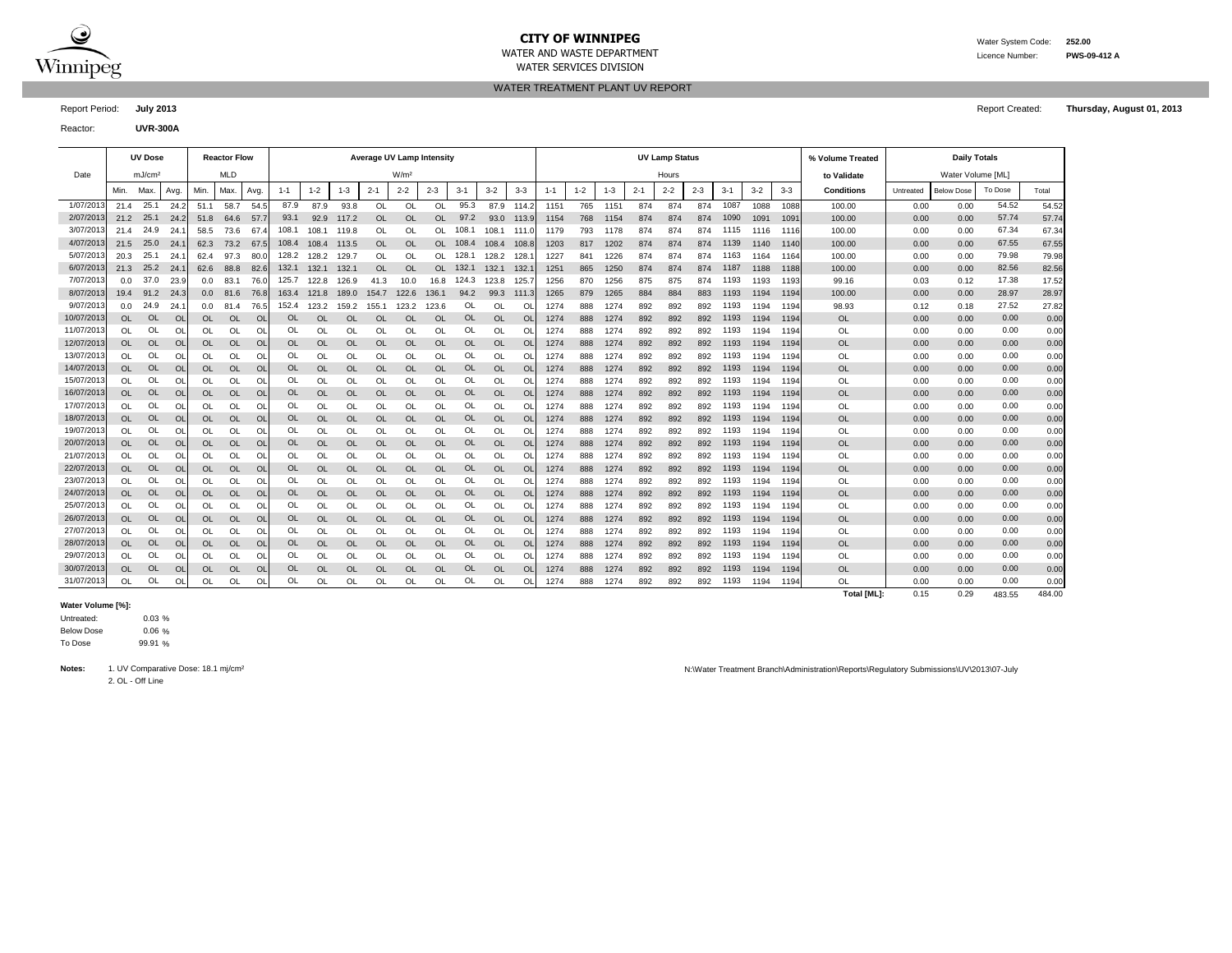

## **CITY OF WINNIPEG** WATER MANUSCRIPEG WATER System Code: 252.00

WATER SERVICES DIVISION

WATER AND WASTE DEPARTMENT Licence Number: **PWS-09-412 A**

WATER TREATMENT PLANT UV REPORT

Reactor: **UVR-400A**

Report Period: **July 2013** Report Created: **Thursday, August 01, 2013**

|            |           | <b>UV Dose</b>     |          |           | <b>Reactor Flow</b> |           |           |          |           | <b>Average UV Lamp Intensity</b> |                  |           |           |           |                |         |         |         |         | <b>UV Lamp Status</b> |         |         |         |         | % Volume Treated   |           | <b>Daily Totals</b> |         |         |
|------------|-----------|--------------------|----------|-----------|---------------------|-----------|-----------|----------|-----------|----------------------------------|------------------|-----------|-----------|-----------|----------------|---------|---------|---------|---------|-----------------------|---------|---------|---------|---------|--------------------|-----------|---------------------|---------|---------|
| Date       |           | mJ/cm <sup>2</sup> |          |           | <b>MLD</b>          |           |           |          |           |                                  | W/m <sup>2</sup> |           |           |           |                |         |         |         |         | Hours                 |         |         |         |         | to Validate        |           | Water Volume [ML]   |         |         |
|            | Min.      | Max.               | Avg.     | Min.      | Max.                | Avg.      | $1 - 1$   | $1 - 2$  | $1 - 3$   | $2 - 1$                          | $2 - 2$          | $2 - 3$   | $3 - 1$   | $3 - 2$   | $3 - 3$        | $1 - 1$ | $1 - 2$ | $1 - 3$ | $2 - 1$ | $2 - 2$               | $2 - 3$ | $3 - 1$ | $3 - 2$ | $3 - 3$ | <b>Conditions</b>  | Untreated | <b>Below Dose</b>   | To Dose | Total   |
| 1/07/201   | OL        | OL                 | OL       | <b>OL</b> | <b>OL</b>           | <b>Ol</b> | OL        | OL       | <b>OL</b> | <b>OL</b>                        | <b>OL</b>        | <b>OL</b> | OL        | <b>OL</b> | OL             | 434     | 433     | 1578    | 2257    | 2256                  | 2257    | 2413    | 1413    | 241     | OL                 | 0.00      | 0.00                | 0.00    | 0.00    |
| 2/07/201   | OL        | <b>OL</b>          | $\Omega$ | <b>OL</b> | $\Omega$            | <b>OL</b> | <b>OL</b> | $\Omega$ | OL        | <b>OL</b>                        | OL               | $\Omega$  | <b>OL</b> | <b>OL</b> | $\Omega$       | 434     | 433     | 1578    | 2257    | 2256                  | 2257    | 2413    | 1413    | 2414    | <b>OL</b>          | 0.00      | 0.00                | 0.00    | 0.00    |
| 3/07/201   | OL        | OL                 | O        | OL        | <b>OL</b>           | O         | OL        | OL       | OL        | OL                               | OL               | OL        | OL        | <b>OL</b> | Ol             | 434     | 433     | 1578    | 2257    | 2256                  | 2257    | 2413    | 1413    | 2414    | OL                 | 0.00      | 0.00                | 0.00    | 0.00    |
| 4/07/201   | <b>OL</b> | <b>OL</b>          | $\circ$  | <b>OL</b> | <b>OL</b>           | <b>OL</b> | <b>OL</b> | OL       | <b>OL</b> | <b>OL</b>                        | <b>OL</b>        | OL        | OL        | <b>OL</b> | O <sub>l</sub> | 434     | 433     | 1578    | 2257    | 2256                  | 2257    | 2413    | 1413    | 2414    | <b>OL</b>          | 0.00      | 0.00                | 0.00    | 0.00    |
| 5/07/201   | OL.       | <b>OL</b>          | $\Omega$ | OL.       | <b>OL</b>           | $\Omega$  | OL        | OL       | OL        | OL                               | OL               | ΩL        | OL        | <b>OL</b> | OL             | 434     | 433     | 1578    | 2257    | 2256                  | 2257    | 2413    | 1413    | 241     | OL                 | 0.00      | 0.00                | 0.00    | 0.00    |
| 6/07/2013  | <b>OL</b> | <b>OL</b>          | O        | <b>OL</b> | <b>OL</b>           | <b>OL</b> | <b>OL</b> | OL       | <b>OL</b> | <b>OL</b>                        | <b>OL</b>        | OL        | <b>OL</b> | <b>OL</b> | <b>OL</b>      | 434     | 433     | 1578    | 2257    | 2256                  | 2257    | 2413    | 1413    | 2414    | <b>OL</b>          | 0.00      | 0.00                | 0.00    | 0.00    |
| 7/07/2013  | OL        | OL                 | O        | OL        | OL                  | O         | OL        | OL       | OL        | OL                               | OL               | OL        | OL        | <b>OL</b> | OL             | 434     | 433     | 1578    | 2257    | 2256                  | 2257    | 2413    | 1413    | 2414    | OL                 | 0.00      | 0.00                | 0.00    | 0.00    |
| 8/07/2013  | OL        | <b>OL</b>          | OL       | OL        | OL                  | <b>OL</b> | OL        | OL       | <b>OL</b> | <b>OL</b>                        | <b>OL</b>        | OL        | OL        | OL        | <sup>OL</sup>  | 434     | 433     | 1578    | 2257    | 2256                  | 2257    | 2413    | 1413    | 2414    | OL                 | 0.00      | 0.00                | 0.00    | 0.00    |
| 9/07/201   | 19.0      | 78.6               | 24.5     | 3.4       | 81.2                | 76.8      | 121.6     | 94.2     | 93.9      | 106.8                            | 78.3             | 85.3      | 100.2     | 104.0     | 102.7          | 449     | 449     | 1593    | 2272    | 2272                  | 2272    | 2429    | 1428    | 2429    | 100.00             | 0.00      | 0.00                | 49.10   | 49.10   |
| 10/07/2013 | 17.7      | 34.5               | 24.3     | 67.5      | 81.4                | 75.4      | 108.6     | 98.3     | 95.7      | 85.8                             | 78.2             | 78.2      | 105.6     | 104.9     | 101.0          | 473     | 473     | 1617    | 2287    | 2287                  | 2288    | 2453    | 1452    | 2453    | 100.00             | 0.00      | 0.00                | 75.42   | 75.42   |
| 11/07/201  | 21.3      | 25.0               | 24.      | 68.1      | 78.1                | 73.0      | 117.0     | 117.0    | 116.4     | OL                               | <sup>OL</sup>    | OL        | 117.0     | 117.0     | 117.0          | 497     | 497     | 1641    | 2287    | 2287                  | 2288    | 2477    | 1476    | 2477    | 100.00             | 0.00      | 0.00                | 73.00   | 73.00   |
| 12/07/201  | 21.2      | 25.1               | 24       | 61.1      | 78.5                | 73.0      | 117.0     | 116.9    | 116.4     | <b>OL</b>                        | OL               | OL.       | 116.9     | 116.9     | 117.0          | 521     | 521     | 1665    | 2287    | 2287                  | 2288    | 2501    | 1500    | 2501    | 100.00             | 0.00      | 0.00                | 72.99   | 72.99   |
| 13/07/201  | 21.2      | 25.5               | 24       | 61.2      | 77.9                | 73.0      | 117.0     | 117.0    | 116.5     | OL                               | OL               | OL        | 117.0     | 116.9     | 117.0          | 545     | 545     | 1689    | 2287    | 2287                  | 2288    | 2525    | 1524    | 2525    | 100.00             | 0.00      | 0.00                | 72.97   | 72.97   |
| 14/07/201  | 21.3      | 25.2               | 24.2     | 48.4      | 76.8                | 61.8      | 99.4      | 99.5     | 98.8      | <b>OL</b>                        | <b>OL</b>        | OL.       | 103.4     | 99.5      | 99.6           | 569     | 569     | 1713    | 2287    | 2287                  | 2288    | 2549    | 1548    | 2549    | 100.00             | 0.00      | 0.00                | 61.81   | 61.8'   |
| 15/07/201  | 21.3      | 25.2               | 24.2     | 48.3      | 58.1                | 54.0      | 87.1      | 87.0     | 87.0      | OL                               | <sup>OL</sup>    | OL        | 89.0      | 87.0      | 87.0           | 593     | 593     | 1737    | 2287    | 2287                  | 2288    | 2573    | 1572    | 2573    | 100.00             | 0.00      | 0.00                | 53.92   | 53.92   |
| 16/07/2013 | 21.3      | 33.8               | 24.3     | 51.2      | 63.6                | 56.9      | 79.1      | 83.5     | 83.4      | 94.4                             | 63.0             | 70.9      | 90.8      | 86.5      | 79.            | 617     | 617     | 1761    | 2297    | 2296                  | 2297    | 2597    | 1596    | 2597    | 100.00             | 0.00      | 0.00                | 56.87   | 56.87   |
| 17/07/201  | 21.1      | 26.1               | 24.      | 56.7      | 70.7                | 61        | 63.4      | 68.8     | 68.2      | 90.8                             | 64.7             | 72.6      | 90.8      | 80.7      | 63.3           | 641     | 641     | 1785    | 232'    | 2320                  | 2321    | 2621    | 1620    | 2621    | 100.00             | 0.00      | 0.00                | 61.76   | 61.76   |
| 18/07/201  | 20.9      | 26.2               | 24.      | 60.8      | 75.2                | 67.       | 68.8      | 69.3     | 68.7      | 83.2                             | 68.9             | 71.2      | 78.9      | 79.2      | 68.            | 665     | 665     | 1809    | 2345    | 2344                  | 2345    | 2645    | 1644    | 2645    | 100.00             | 0.00      | 0.00                | 67.21   | 67.21   |
| 19/07/201  | 23.0      | 26.1               | 24       | 50.9      | 74.7                | 64.       | 66.6      | 67.0     | 66.5      | 72.6                             | 66.7             | 66.9      | 71.1      | 77.5      | 66.            | 689     | 689     | 1833    | 2369    | 2368                  | 2369    | 2669    | 1668    | 2669    | 100.00             | 0.00      | 0.00                | 64.90   | 64.90   |
| 20/07/201  | 23.7      | 25.9               | 24.      | 47.6      | 55.1                | 50.       | 52.1      | 57.3     | 52.0      | 63.3                             | 52.2             | 57.3      | 70.9      | 77.7      | 52.0           | 713     | 713     | 1857    | 2393    | 2392                  | 2393    | 2693    | 1692    | 2693    | 100.00             | 0.00      | 0.00                | 50.42   | 50.42   |
| 21/07/201  | 23.8      | 26.1               | 24.1     | 44.1      | 53.0                | 47.       | 49.0      | 54.6     | 50.       | 56.1                             | 51.2             | 56.8      | 75.5      | 80.4      | 48.9           | 737     | 737     | 188'    | 2417    | 2416                  | 2417    | 2717    | 1716    | 271     | 100.00             | 0.00      | 0.00                | 47.25   | 47.25   |
| 22/07/201  | 23.4      | 27.6               | 24.8     | 44.2      | 51.2                | - 47.0    | 48.7      | 51.8     | 51.8      | 52.8                             | 53.6             | 58.3      | 78.1      | 83.1      | 48.            | 761     | 761     | 1905    | 2441    | 2440                  | 2441    | 2741    | 1740    | 2741    | 100.00             | 0.00      | 0.00                | 46.98   | 46.98   |
| 23/07/201  | 23.0      | 26.1               | 24.      | 43.2      | 50.9                | 47.2      | 48.9      | 49.4     | 52.4      | 50.5                             | 53.0             | 58.1      | 78.3      | 82.7      | 48.9           | 785     | 785     | 1929    | 2465    | 2464                  | 2465    | 2765    | 1764    | 2765    | 100.00             | 0.00      | 0.00                | 47.23   | 47.23   |
| 24/07/201  | 23.7      | 25.8               | 24.7     | 45.5      | 51.1                | 48.5      | 50.1      | 50.2     | 53.2      | 50.4                             | 53.6             | 58.5      | 78.6      | 83.1      | 50.            | 809     | 809     | 1953    | 2489    | 2488                  | 2489    | 2789    | 1788    | 2789    | 100.00             | 0.00      | 0.00                | 48.51   | 48.51   |
| 25/07/201  | 23.6      | 25.9               | 24.7     | 45.8      | 51.0                | 48.6      | 50.3      | 50.3     | 53.6      | 50.4                             | 53.5             | 58.5      | 79.3      | 83.1      | 50.2           | 833     | 833     | 1977    | 2513    | 2512                  | 2513    | 2813    | 1812    | 2813    | 100.00             | 0.00      | 0.00                | 48.63   | 48.63   |
| 26/07/201  | 23.5      | 25.8               | 24.7     | 46.1      | 51.5                | 48.8      | 50.5      | 50.5     | 54.2      | 50.6                             | 53.4             | 58.7      | 78.6      | 82.7      | 50.4           | 857     | 857     | 2001    | 2537    | 2536                  | 2537    | 2837    | 1836    | 2837    | 100.00             | 0.00      | 0.00                | 48.83   | 48.83   |
| 27/07/201  | 23.7      | 25.7               | 24.      | 46.6      | 52.3                | 49.       | 51.0      | 51.0     | 54.9      | 51.2                             | 53.2             | 59.0      | 78.7      | 82.1      | 51.0           | 881     | 881     | 2025    | 2561    | 2560                  | 2561    | 2861    | 1860    | 2861    | 100.00             | 0.00      | 0.00                | 49.38   | 49.38   |
| 28/07/201  | 23.4      | 26.0               | 24.7     | 40.0      | 52.2                | 48.       | 49.7      | 49.9     | 55.1      | 49.9                             | 52.6             | 58.6      | 79.8      | 81.1      | 49.            | 905     | 905     | 2049    | 2585    | 2584                  | 2585    | 2885    | 1884    | 2885    | 100.00             | 0.00      | 0.00                | 48.09   | 48.09   |
| 29/07/201  | 23.7      | 25.9               | 24.      | 44.3      | 50.0                | 46.9      | 48.5      | 48.7     | 55.5      | 48.7                             | 52.2             | 58.3      | 80.0      | 80.4      | 48.5           | 929     | 929     | 2073    | 2609    | 2608                  | 2609    | 2909    | 1908    | 2909    | 100.00             | 0.00      | 0.00                | 46.91   | 46.91   |
| 30/07/201  | 23.7      | 25.9               | 24.      | 44.4      | 51.6                | 48.0      | 49.5      | 49.8     | 56.0      | 49.8                             | 52.4             | 58.6      | 81.1      | 80.1      | 49.6           | 953     | 953     | 2097    | 2633    | 2632                  | 2633    | 2933    | 1932    | 2933    | 100.00             | 0.00      | 0.00                | 47.98   | 47.98   |
| 31/07/201  | 23.7      | 25.7               | 24.      | 46.0      | 55.1                | 49.6      | 51.2      | 51.4     | 56.7      | 51.4                             | 53.1             | 58.7      | 81.5      | 80.0      | 51.2           | 977     | 977     | 2121    | 2657    | 2656                  | 2657    | 2957    | 1956    | 2957    | 100.00             | 0.00      | 0.00                | 49.56   | 49.56   |
|            |           |                    |          |           |                     |           |           |          |           |                                  |                  |           |           |           |                |         |         |         |         |                       |         |         |         |         | <b>Total IMLI:</b> | 0.00      | 0.00                | 1289.73 | 1289.73 |

### **Water Volume [%]:**

0.00 % 0.00 % 100.00 % To Dose Below Dose Untreated:

2. OL - Off Line

Notes: 1. UV Comparative Dose: 18.1 mj/cm<sup>2</sup> N:\Water Treatment Branch\Administration\Reports\Regulatory Submissions\UV\2013\07-July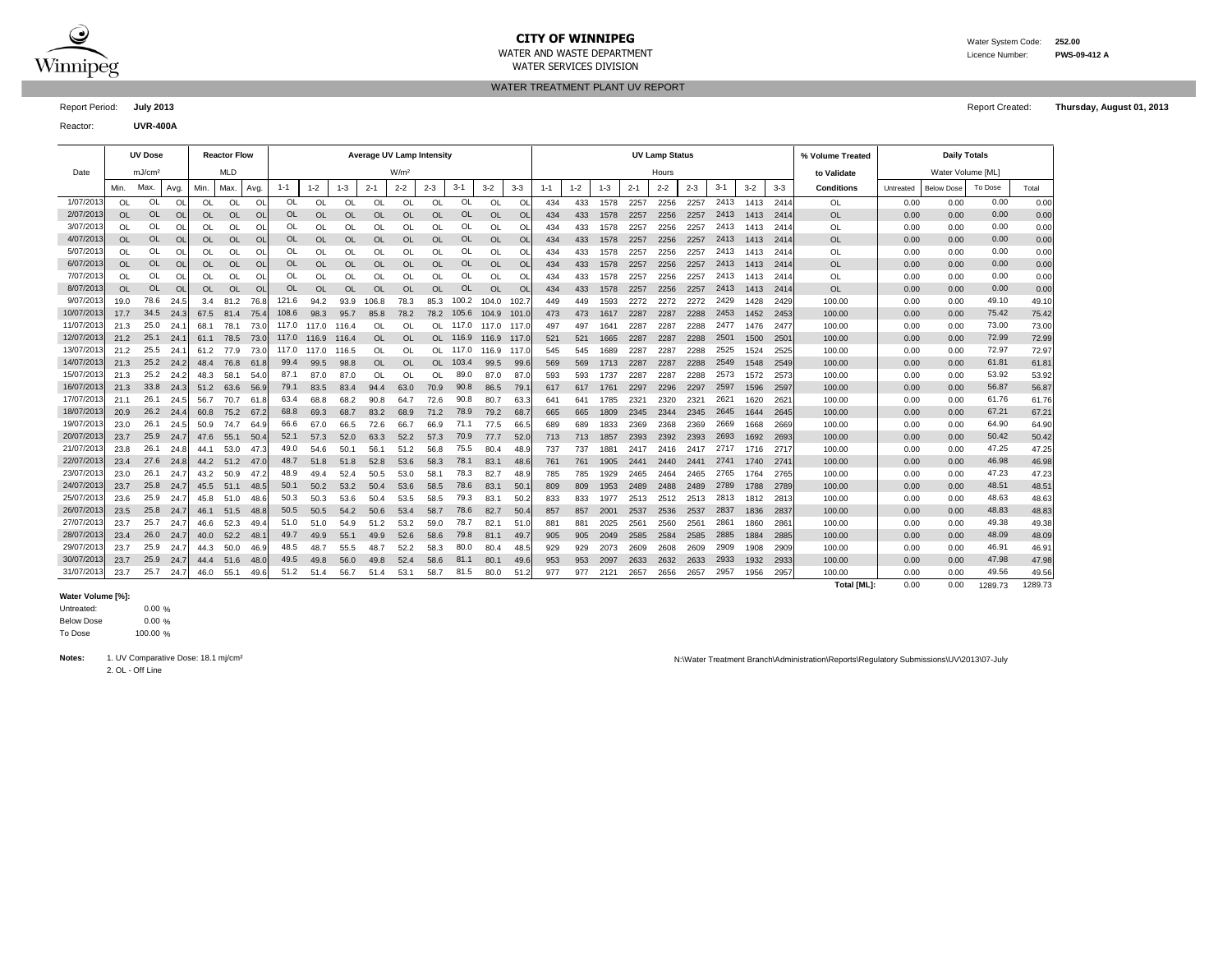

# **CITY OF WINNIPEG** Water System Code: 252.00

WATER SERVICES DIVISION

WATER TREATMENT PLANT UV REPORT

Report Period: **July 2013** Report Created: **Thursday, August 01, 2013**

Reactor: **UVR-500A**

|            |           | <b>UV Dose</b>     |           |           | <b>Reactor Flow</b> |           |           |             |                  |             |                  | <b>Average UV Lamp Intensity</b> |           |           |           |         |         |         |         | <b>UV Lamp Status</b> |         |         |         |       | % Volume Treated   |           | <b>Daily Totals</b> |         |        |
|------------|-----------|--------------------|-----------|-----------|---------------------|-----------|-----------|-------------|------------------|-------------|------------------|----------------------------------|-----------|-----------|-----------|---------|---------|---------|---------|-----------------------|---------|---------|---------|-------|--------------------|-----------|---------------------|---------|--------|
| Date       |           | mJ/cm <sup>2</sup> |           |           | <b>MLD</b>          |           |           |             |                  |             | W/m <sup>2</sup> |                                  |           |           |           |         |         |         |         | Hours                 |         |         |         |       | to Validate        |           | Water Volume [ML]   |         |        |
|            | Min.      | Max.               | Avg.      | Min.      | Max.                | Avg.      | $1 - 1$   | $1 - 2$     | $1 - 3$          | $2 - 1$     | $2 - 2$          | $2 - 3$                          | $3 - 1$   | $3 - 2$   | $3 - 3$   | $1 - 1$ | $1 - 2$ | $1 - 3$ | $2 - 1$ | $2 - 2$               | $2 - 3$ | $3 - 1$ | $3 - 2$ | $3-3$ | <b>Conditions</b>  | Untreated | <b>Below Dose</b>   | To Dose | Total  |
| 1/07/2013  | 21.1      | 26.7               | 24.1      | 67.0      | 74.6                | 70.5      | 113.1     | 113.0       | 253.5            | 199.9       | 113.1            | 113.4                            | <b>OL</b> | <b>OL</b> | OL        | 394     | 394     | 1069    | 479     | 967                   | 479     | 3318    | 3318    | 3317  | 100.00             | 0.00      | 0.00                | 70.49   | 70.49  |
| 2/07/2013  | 21.1      | 24.8               | 24.1      | 67.9      | 81.6                | 74.2      |           | 119.0 119.0 |                  | 253.8 209.3 | 119.0            | 119.4                            | OL        | <b>OL</b> | <b>OL</b> | 397     | 397     | 1072    | 482     | 970                   | 482     | 3318    | 3318    | 3317  | 100.00             | 0.00      | 0.00                | 74.25   | 74.25  |
| 3/07/2013  | 20.8      | 24.7               | 24.0      | 76.3      | 88.3                | 83.6      | 133.7     | 133.7       | 242.9            | 208.0       | 133.7            | 134.0                            | <b>OL</b> | <b>OL</b> | OL        | 422     | 421     | 1097    | 507     | 994                   | 507     | 3318    | 3318    | 3317  | 100.00             | 0.00      | 0.00                | 83.58   | 83.58  |
| 4/07/2013  | 21.0      | 24.6               | 24.0      | 80.5      | 88.6                | 84.3      | 134.7     | 134.7       | 241.6            | 216.2       | 134.7            | 135.1                            | <b>OL</b> | <b>OL</b> | OL        | 446     | 445     | 1121    | 531     | 1018                  | 531     | 3318    | 3318    | 3317  | 100.00             | 0.00      | 0.00                | 84.27   | 84.27  |
| 5/07/2013  | 0.0       | 40.6               | 24.1      | 0.0       | 89.7                | 83.7      | 133.9     | 133.9       | 243.3            | 225.8       | 134.1            | 135.2                            | OL        | OL        | OL        | 452     | 452     | 1127    | 537     | 1025                  | 537     | 3318    | 3318    | 3317  | 100.00             | 0.00      | 0.00                | 22.50   | 22.50  |
| 6/07/2013  | 19.0      | 82.9               | 24.3      | 2.4       | 92.0                | 84.9      | 117.1     |             | 86.2 248.2 225.7 |             | 109.5            | 101.8                            | 180.2     | 86.1      | 84.9      | 464     | 464     | 1139    | 549     | 1037                  | 549     | 3330    | 3330    | 3329  | 100.00             | 0.00      | 0.00                | 41.25   | 41.25  |
| 7/07/2013  | 0.0       | 109.4              | 25.4      | 0.0       | 87.4                | 76.8      | 129.8     | 86.7        | 260.3            | 237.1       | 111.3            | 109.9                            | 177.6     | 86.8      | 89.6      | 470     | 470     | 1145    | 555     | 1043                  | 555     | 3335    | 3335    | 3334  | 99.21              | 0.08      | 0.08                | 19.72   | 19.87  |
| 8/07/2013  | <b>OL</b> | <b>OL</b>          | <b>OL</b> | <b>OL</b> | <b>OL</b>           | <b>OL</b> | OL        | <b>OL</b>   | <b>OL</b>        | <b>OL</b>   | <b>OL</b>        | <b>OL</b>                        | <b>OL</b> | <b>OL</b> | <b>OL</b> | 470     | 470     | 1145    | 555     | 1043                  | 555     | 3335    | 3335    | 3334  | OL                 | 0.00      | 0.00                | 0.00    | 0.00   |
| 9/07/201   | <b>OL</b> | OL                 | OL        | OL        | OL                  | OL        | OL        | <b>OL</b>   | OL               | OL          | $\Omega$         | OL                               | OL        | <b>OL</b> | OL        | 470     | 470     | 1145    | 555     | 1043                  | 555     | 3335    | 3335    | 3334  | OL                 | 0.00      | 0.00                | 0.00    | 0.00   |
| 10/07/201  | <b>OL</b> | <b>OL</b>          | <b>OL</b> | <b>OL</b> | <b>OL</b>           | <b>OL</b> | <b>OL</b> | <b>OL</b>   | <b>OL</b>        | <b>OL</b>   | OL               | <b>OL</b>                        | <b>OL</b> | <b>OL</b> | <b>OL</b> | 470     | 470     | 1145    | 555     | 1043                  | 555     | 3335    | 3335    | 3334  | <b>OL</b>          | 0.00      | 0.00                | 0.00    | 0.00   |
| 11/07/201  | $\Omega$  | OL                 | $\Omega$  | OL        | OL                  | <b>OL</b> | OL        | <b>OL</b>   | $\Omega$         | $\Omega$    | <sup>OL</sup>    | $\Omega$                         | OL        | <b>OL</b> | O         | 470     | 470     | 1145    | 555     | 1043                  | 555     | 3335    | 3335    | 3334  | OL                 | 0.00      | 0.00                | 0.00    | 0.00   |
| 12/07/2013 |           | 20.1 107.1         | 24.3      | 5.7       | 96.7                | 85.0      | 132.2     | 86.3        | 276.0            | 235.9       | 113.1            | 123.4                            | 230.5     | 86.4      | 102.4     | 487     | 487     | 1162    | 572     | 1060                  | 572     | 3352    | 3352    | 3351  | 100.00             | 0.00      | 0.00                | 60.30   | 60.30  |
| 13/07/201  | 20.0      | 25.1               | 24.3      | 78.1      | 90.9                | 85.0      | 135.6     | 86.3        | 282.1            | 232.2       | 112.8            | 127.4                            | 247.4     | 86.5      | 106.      | 511     | 511     | 1186    | 596     | 1084                  | 596     | 3376    | 3376    | 3375  | 100.00             | 0.00      | 0.00                | 84.99   | 84.99  |
| 14/07/2013 | 20.4      | 27.3               | 24.3      | 78.6      | 90.6                | 83.9      | 126.2     |             | 85.2 281.3       | 223.8       | 110.8            | 123.9                            | 247.1     | 85.4      | 107.      | 535     | 535     | 1210    | 620     | 1108                  | 620     | 3400    | 3400    | 3399  | 100.00             | 0.00      | 0.00                | 83.90   | 83.90  |
| 15/07/2013 | 0.0       | 46.8               | 24.3      | 0.0       | 84.6                | 82.       | 124.3     | 83.7        | 281.1            | 224.4       | 110.2            | 118.9                            | 241.3     | 84.1      | 108.9     | 541     | 541     | 1217    | 626     | 1114                  | 627     | 3406    | 3406    | 3405  | 100.00             | 0.00      | 0.00                | 20.94   | 20.94  |
| 16/07/201  | <b>OL</b> | <b>OL</b>          | <b>OL</b> | <b>OL</b> | <b>OL</b>           | <b>OL</b> | OL        | <b>OL</b>   | <b>OL</b>        | <b>OL</b>   | <b>OL</b>        | <b>OL</b>                        | <b>OL</b> | <b>OL</b> | <b>OL</b> | 541     | 541     | 1217    | 626     | 1114                  | 627     | 3406    | 3406    | 3405  | <b>OL</b>          | 0.00      | 0.00                | 0.00    | 0.00   |
| 17/07/2013 | <b>OL</b> | OL                 | OL        | OL        | OL                  | O         | OL        | <b>OL</b>   | OL               | OL          | OL               | OL                               | <b>OL</b> | <b>OL</b> | O         | 541     | 541     | 1217    | 626     | 1114                  | 627     | 3406    | 3406    | 3405  | OL                 | 0.00      | 0.00                | 0.00    | 0.00   |
| 18/07/201  | <b>OL</b> | <b>OL</b>          | OL        | OL        | OL                  | <b>OL</b> | OL.       | <b>OL</b>   | <b>OL</b>        | $\Omega$    | OL               | <b>OL</b>                        | <b>OL</b> | <b>OL</b> | OL        | 541     | 541     | 1217    | 626     | 1114                  | 627     | 3406    | 3406    | 3405  | OL                 | 0.00      | 0.00                | 0.00    | 0.00   |
| 19/07/2013 | OL        | OL                 | OL        | OL        | OL                  | O         | OL        | OL          | OL               | <b>OL</b>   | OL               | OL                               | <b>OL</b> | OL        | O         | 541     | 541     | 1217    | 626     | 1114                  | 627     | 3406    | 3406    | 3405  | OL                 | 0.00      | 0.00                | 0.00    | 0.00   |
| 20/07/2013 | <b>OL</b> | <b>OL</b>          | <b>OL</b> | <b>OL</b> | <b>OL</b>           | <b>OL</b> | OL.       | <b>OL</b>   | <b>OL</b>        | <b>OL</b>   | <b>OL</b>        | <b>OL</b>                        | OL        | <b>OL</b> | <b>OL</b> | 541     | 541     | 1217    | 626     | 1114                  | 627     | 3406    | 3406    | 3405  | <b>OL</b>          | 0.00      | 0.00                | 0.00    | 0.00   |
| 21/07/2013 | OL        | OL                 | OL        | OL        | OL                  | OL        | OL        | OL          | OL               | OL          | OL               | <b>OL</b>                        | OL        | <b>OL</b> | OL        | 541     | 541     | 1217    | 626     | 1114                  | 627     | 3406    | 3406    | 3405  | OL                 | 0.00      | 0.00                | 0.00    | 0.00   |
| 22/07/201: | <b>OL</b> | <b>OL</b>          | OL        | OL        | <b>OL</b>           | <b>OL</b> | <b>OL</b> | <b>OL</b>   | <b>OL</b>        | OL          | <b>OL</b>        | <b>OL</b>                        | <b>OL</b> | <b>OL</b> | OL        | 541     | 541     | 1217    | 626     | 1114                  | 627     | 3406    | 3406    | 3405  | OL                 | 0.00      | 0.00                | 0.00    | 0.00   |
| 23/07/2013 | OL        | OL                 | OL        | OL        | OL                  | OL        | OL        | OL          | OL               | OL          | OL               | OL                               | OL        | OL        | OL        | 541     | 541     | 1217    | 626     | 1114                  | 627     | 3406    | 3406    | 3405  | OL                 | 0.00      | 0.00                | 0.00    | 0.00   |
| 24/07/2013 | <b>OL</b> | <b>OL</b>          | <b>OL</b> | <b>OL</b> | <b>OL</b>           | <b>OL</b> | <b>OL</b> | <b>OL</b>   | <b>OL</b>        | <b>OL</b>   | <b>OL</b>        | <b>OL</b>                        | <b>OL</b> | <b>OL</b> | OL        | 541     | 541     | 1217    | 626     | 1114                  | 627     | 3406    | 3406    | 3405  | <b>OL</b>          | 0.00      | 0.00                | 0.00    | 0.00   |
| 25/07/2013 | <b>OL</b> | OL                 | OL        | OL        | OL                  | OL        | OL        | <b>OL</b>   | OL               | <b>OL</b>   | OL               | OL                               | OL        | <b>OL</b> | O         | 541     | 541     | 1217    | 626     | 1114                  | 627     | 3406    | 3406    | 3405  | OL                 | 0.00      | 0.00                | 0.00    | 0.00   |
| 26/07/2013 | <b>OL</b> | <b>OL</b>          | <b>OL</b> | <b>OL</b> | OL                  | <b>OL</b> | <b>OL</b> | <b>OL</b>   | <b>OL</b>        | <b>OL</b>   | <b>OL</b>        | <b>OL</b>                        | <b>OL</b> | <b>OL</b> | OL        | 541     | 541     | 1217    | 626     | 1114                  | 627     | 3406    | 3406    | 3405  | OL                 | 0.00      | 0.00                | 0.00    | 0.00   |
| 27/07/2013 | <b>OL</b> | OL                 | OL        | OL        | OL                  | OL        | OL        | <b>OL</b>   | OL               | <b>OL</b>   | OL               | <b>OL</b>                        | OL        | <b>OL</b> | O         | 541     | 541     | 1217    | 626     | 1114                  | 627     | 3406    | 3406    | 3405  | OL                 | 0.00      | 0.00                | 0.00    | 0.00   |
| 28/07/2013 | <b>OL</b> | <b>OL</b>          | <b>OL</b> | <b>OL</b> | <b>OL</b>           | <b>OL</b> | OL        | <b>OL</b>   | <b>OL</b>        | <b>OL</b>   | <b>OL</b>        | <b>OL</b>                        | OL        | <b>OL</b> | <b>OL</b> | 541     | 541     | 1217    | 626     | 1114                  | 627     | 3406    | 3406    | 3405  | <b>OL</b>          | 0.00      | 0.00                | 0.00    | 0.00   |
| 29/07/2013 | OL        | OL                 | $\Omega$  | OL        | OL                  | OL        | OL        | <b>OL</b>   | OL               | OL          | OL               | OL                               | OL        | OL        | O         | 541     | 541     | 1217    | 626     | 1114                  | 627     | 3406    | 3406    | 3405  | OL                 | 0.00      | 0.00                | 0.00    | 0.00   |
| 30/07/2013 | <b>OL</b> | <b>OL</b>          | OL        | <b>OL</b> | <b>OL</b>           | <b>OL</b> | <b>OL</b> | OL          | OL               | <b>OL</b>   | <b>OL</b>        | <b>OL</b>                        | <b>OL</b> | <b>OL</b> | <b>OL</b> | 541     | 541     | 1217    | 626     | 1114                  | 627     | 3406    | 3406    | 3405  | <b>OL</b>          | 0.00      | 0.00                | 0.00    | 0.00   |
| 31/07/2013 | <b>OL</b> | OL                 | OL        | OL        | OL                  | O         | OL        | OL          | OL               | <b>OL</b>   | OL               | OL                               | OL        | OL        | O         | 541     | 541     | 1217    | 626     | 1114                  | 627     | 3406    | 3406    | 3405  | OL                 | 0.00      | 0.00                | 0.00    | 0.00   |
|            |           |                    |           |           |                     |           |           |             |                  |             |                  |                                  |           |           |           |         |         |         |         |                       |         |         |         |       | <b>Total [ML]:</b> | 0.08      | 0.08                | 646.18  | 646.34 |

### **Water Volume [%]:**

0.01 %  $0.01%$ 99.98 % To Dose Below Dose Untreated:

2. OL - Off Line

Notes: 1. UV Comparative Dose: 18.1 mj/cm<sup>2</sup> and the state of the state of the state of the state of the state of the state of the state of the state of the state of the state of the state of the state of the state of the